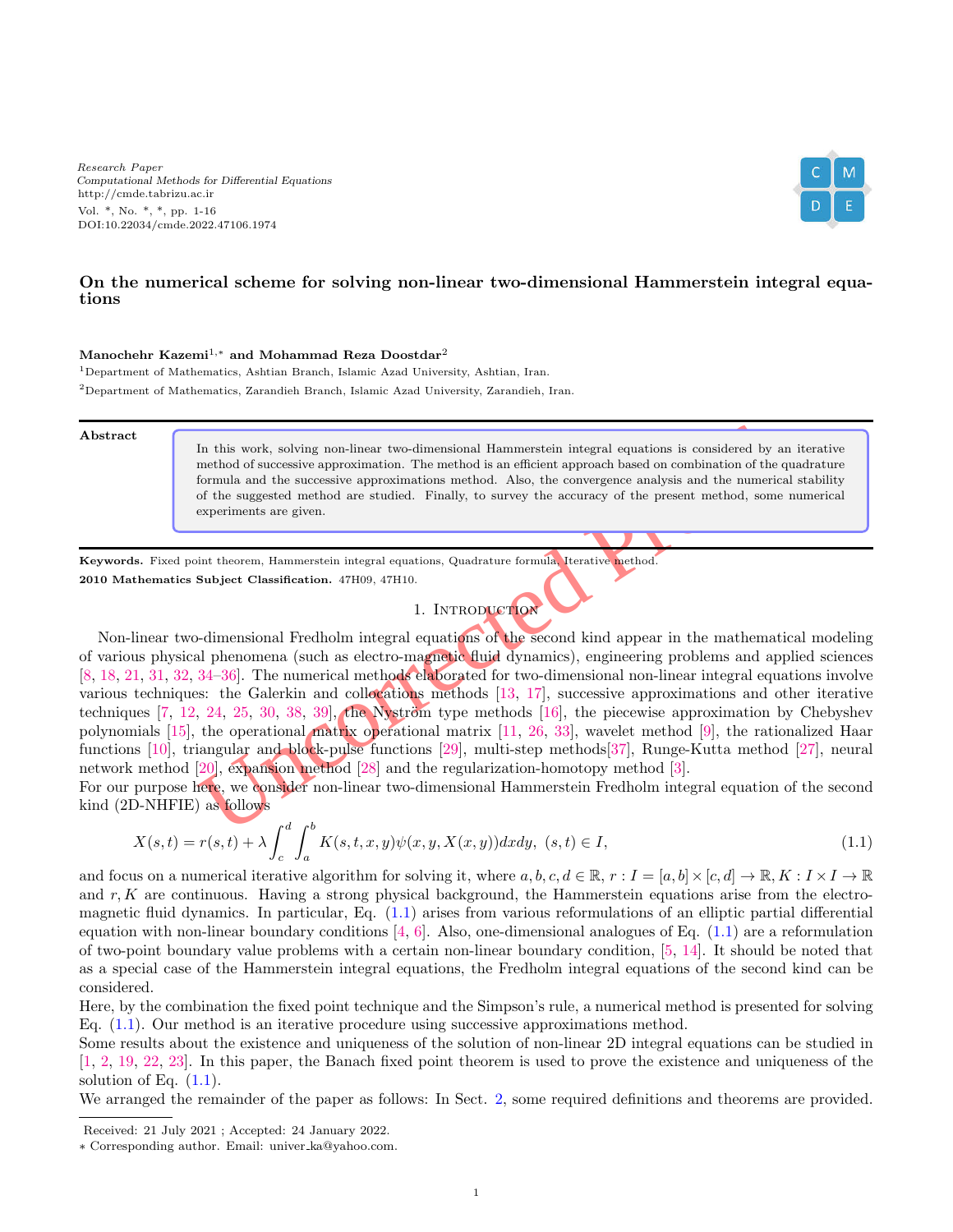In Sect. [3](#page-3-0) an iterative procedure based on quadrature formula is presented. Also, the numerical stability and the convergence are investigated. Numerical results are presented in Sect. [4.](#page-10-0) Moreover, a comparison is made between the method [\[24](#page-14-9)] and our method, to show the efficiency of our method. Some conclusions drawn in Sect. [5](#page-13-7).

## 2. Preliminaries

<span id="page-1-0"></span>In current section, some basic definitions and required theorems that will be needed are expressed.

**Definition 2.1.** For  $L \geq 0$ , the function  $f: I \to \mathbb{R}$  is *L*-Lipschitz if

$$
|f(x,y) - f(x',y')| \le L(|x - x'| + |y - y'|), \quad \forall x, x' \in [a, b] \text{ and } y, y' \in [c, d].
$$

<span id="page-1-1"></span>**Theorem 2.2.** ([\[24\]](#page-14-9)) Let  $f : [a, b] \times [c, d] \rightarrow \mathbb{R}$ , be a L-Lipschitz function. Then, for any divisions  $a = x_0 < x_1 <$ ...  $\langle x_n = b, c = y_0 \langle y_1 \langle ... \langle y_n = d \text{ and any points } \xi_i \in [x_{i-1}, x_i], \eta_j \in [y_{j-1}, y_j], \text{ we have}$ 

$$
\left| \int_{c}^{d} \int_{a}^{b} f(s,t) ds dt - \sum_{j=1}^{n} \sum_{i=1}^{n} (x_{i} - x_{i-1})(y_{j} - y_{j-1}) f(\xi_{i}, \eta_{j}) \right|
$$
  
\n
$$
\leq \frac{L}{2} \sum_{j=1}^{n} \sum_{i=1}^{n} (y_{j} - y_{j-1})(x_{i} - x_{i-1})^{2} + \frac{L}{2} \sum_{j=1}^{n} \sum_{i=1}^{n} (x_{i} - x_{i-1})(y_{j} - y_{j-1})^{2}
$$

<span id="page-1-2"></span>**Corollary 2.3.** *Let f be the function defined in Theorem 2.2. Then, we have*

$$
\left| \int_{c} \int_{a} f(s,t) ds dt - \sum_{j=1} \sum_{i=1} (x_{i} - x_{i-1})(y_{j} - y_{j-1}) f(\xi_{i}, \eta_{j}) \right|
$$
\n
$$
\leq \frac{L}{2} \sum_{j=1}^{n} \sum_{i=1}^{n} (y_{j} - y_{j-1})(x_{i} - x_{i-1})^{2} + \frac{L}{2} \sum_{j=1}^{n} \sum_{i=1}^{n} (x_{i} - x_{i-1})(y_{j} - y_{j-1})^{2}
$$
\n2.3. Let f be the function defined in Theorem 2.2. Then, we have  
\n
$$
\left| \int_{c}^{d} \int_{a}^{b} f(s,t) ds dt - ((\gamma - \theta)(\alpha - a) f(u, p) + (\theta - a) \alpha - a) f(u, r) + (\beta - \alpha)(\alpha - a) f(u, r) + (\beta - \alpha)(\alpha - a) f(u, s) + (\beta - \alpha)(\beta - a) f(v, p) - (\beta - \alpha)(\beta - c) f(v, r) + (\beta - \alpha)(\alpha - a) f(v, s) - (\beta - \beta)((\gamma - \theta) f(w, p)) + (\beta - \alpha)(\alpha - a) f(w, s) + (\alpha - a) f(w, s) + (\alpha - a) f(w, s) + (\alpha - a) f(w, s) + (\alpha - a) f(w, s) + (\alpha - a) f(w, s) + (\alpha - a) f(w, s) + (\alpha - a) f(w, s) + (\alpha - a) f(w, s) + (\alpha - a) f(w, s) + (\alpha - a) f(w, s) + (\alpha - a) f(w, s) + (\alpha - a) f(w, s) + (\alpha - a) f(w, s) + (\alpha - a) f(w, s) + (\alpha - a) f(w, s) + (\alpha - a) f(w, s) + (\alpha - a) f(w, s) + (\alpha - a) f(w, s) + (\alpha - a) f(w, s) + (\alpha - a) f(w, s) + (\alpha - a) f(w, s) + (\alpha - a) f(w, s) + (\alpha - a) f(w, s) + (\alpha - a) f(w, s) + (\alpha - a) f(w, s) + (\alpha - a) f(w, s) + (\alpha - a) f(w, s) + (\alpha - a) f(w, s) + (\alpha - a) f(w, s) + (\alpha - a) f(w, s) + (\alpha - a) f(w, s) + (\alpha - a) f(w, s) + (\alpha - a)
$$

*for any*  $\alpha, \beta, \gamma, \theta, r, s, p, u, v, w$  where  $a \leq u < \alpha < v < \beta < w \leq b$  and  $c \leq r < \theta < p < \gamma < s \leq d$ . *Proof.* In theorem 2.2, take  $n = 4$  and

$$
x_0 = a, x_1 = \alpha, x_2 = v, x_3 = \beta, x_4 = b, \xi_1 = u, \xi_2 = \xi_3 = v, \xi_4 = w,
$$
  

$$
y_0 = a_2, y_1 = \theta, y_2 = p, y_3 = \gamma, y_4 = d, \eta_1 = r, \eta_2 = \eta_3 = p, \eta_4 = s.
$$

 $\Box$ 

<span id="page-1-3"></span>**Corollary 2.4.** *For the same function f, we have*

$$
\left| \int_{c}^{d} \int_{a}^{b} f(s,t) ds dt \right| = \frac{1}{36} (b-a)(d-c) \left( f(a,c) + f(a,d) + f(b,d) + f(b,c) + 4(f(\frac{a+b}{2},c) + f(\frac{a+b}{2},d) + f(a,\frac{c+d}{2}) + f(b,\frac{c+d}{2})) + 16f(\frac{a+b}{2},\frac{c+d}{2}) \right) \right|
$$
  

$$
\leq \frac{5}{36} L(b-a)(d-c)(b-a+d-c)
$$

for all  $x \in [a, b]$ ,  $u \in [a, x]$ ,  $v \in [x, b]$ ,  $y \in [c, d]$ ,  $\alpha \in [c, y]$  and  $\beta \in [y, d]$ .

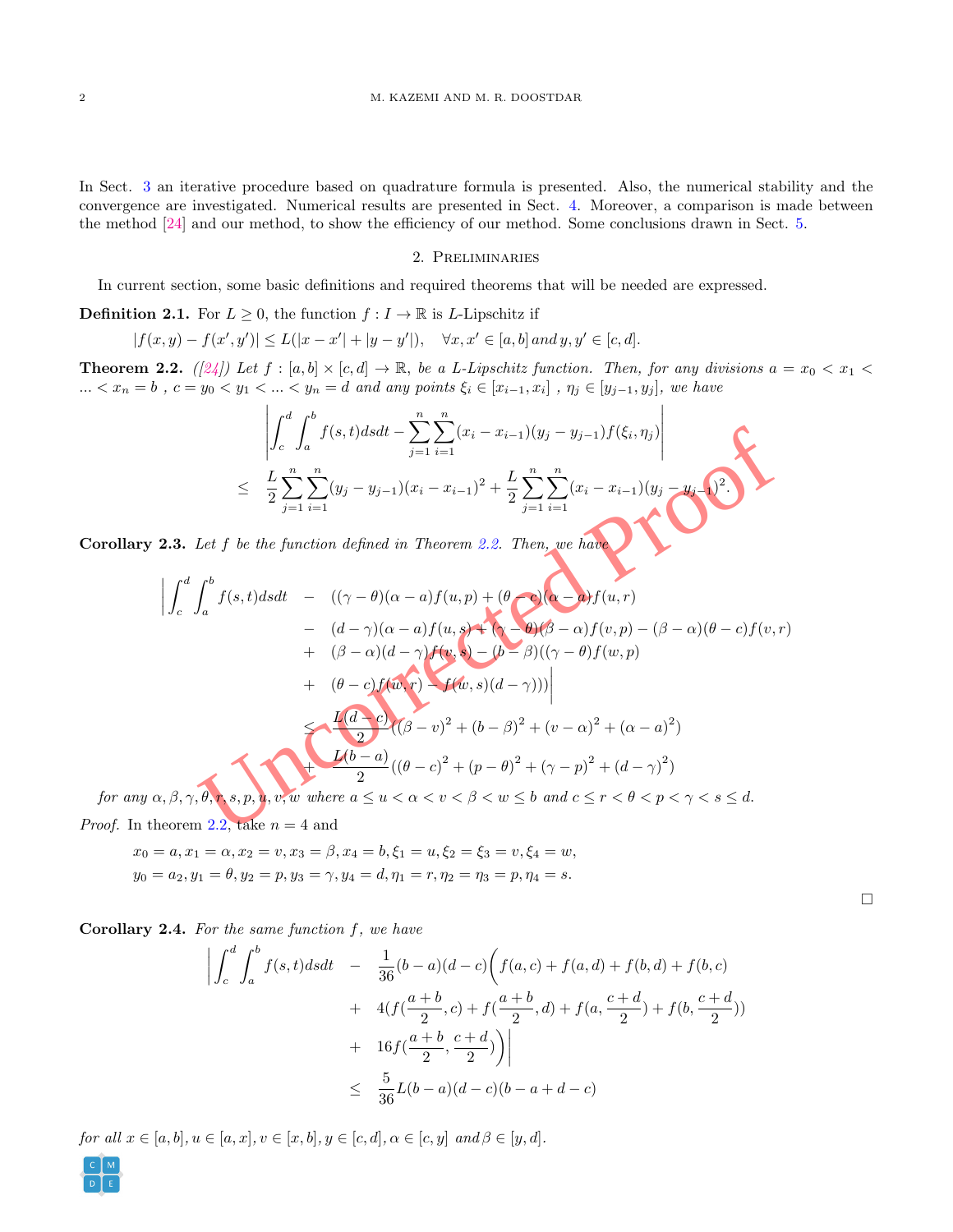*Proof.* In Corollary [2.3](#page-1-2), take

$$
\alpha = \frac{5a+b}{6}, v = \frac{a+b}{2}, \beta = \frac{a+5b}{6}, u = a, w = b,
$$
  

$$
\theta = \frac{5c+d}{6}, p = \frac{c+d}{2}, \gamma = \frac{c+5d}{6}, r = c, s = d.
$$

In fact, the recent corollary is the classical Simpson's rule with a new error bound. Also, The Corollary [2.4](#page-1-3), is extended for uniform partitions in the following Corollary.

**Corollary 2.5.** Let  $D_x: a = s_0 < s_1 < s_2 < ... < s_{2n-1} < s_{2n} = b$ ,  $D_y: c = t_0 < t_1 < t_2 < ... < t_{2n-1} < t_{2n} = d$ , with  $s_i = a + ih_x, t_j = c + jh_y$ , where  $h_x = \frac{b-a}{2n}$ ,  $h_y = \frac{d-c}{2n}$ ,  $i, j = 0, 1, 2, ..., 2n$ , then

<span id="page-2-0"></span>
$$
\left| \int_{c}^{d} \int_{a}^{b} f(s, t) ds dt - S(f) \right| \leq \frac{5L}{18} (b - a) (d - c) (h_x + h_y)
$$
  

$$
= \sum_{i=1}^{n} \sum_{j=1}^{n} \frac{1}{36} (s_{2i} - 2 \cdot s_{2i}) (t_{2j-2} - t_{2j})
$$

*where*

From partitions in the following Corollary.

\nLet 
$$
D_x : a = s_0 < s_1 < s_2 < \ldots < s_{2n-1} < s_{2n} = b, D_y : c = t_0 < t_1 < t_2 < \ldots < s_{2n-1} < s_{2n} = b, D_y : c = t_0 < t_1 < t_2 < \ldots < s_{2n} < t_1 < t_2 < \ldots < s_{2n} < t_1 < t_2 < \ldots < s_{2n} < t_2 < \ldots < s_{2n} < t_2 < \ldots < s_{2n} < t_2 < t_2 < \ldots < s_{2n} < t_2 < t_2 < \ldots < s_{2n} < t_2 < \ldots < s_{2n} < t_2 < \ldots < s_{2n} < t_2 < \ldots < s_{2n} < t_2 < \ldots < s_{2n} < t_2 < \ldots < s_{2n} < t_2 < \ldots < s_{2n} < t_2 < \ldots < s_{2n} < t_2 < \ldots < s_{2n} < t_2 < \ldots < s_{2n} < t_2 < \ldots < s_{2n} < t_2 < \ldots < s_{2n} < t_2 < \ldots < s_{2n} < t_2 < \ldots < s_{2n} < t_2 < \ldots < s_{2n} < t_2 < \ldots < s_{2n} < t_2 < \ldots < s_{2n} < t_2 < \ldots < s_{2n} < t_2 < \ldots < s_{2n} < t_2 < \ldots < s_{2n} < t_2 < \ldots < s_{2n} < t_2 < \ldots < s_{2n} < t_2 < \ldots < s_{2n} < t_2 < \ldots < s_{2n} < t_2 < \ldots <
$$

*Proof.* By previous corollary, we have

$$
\left| \int_{t_{2j-2}}^{t_{2j}} \int_{s_{2i-2}}^{s_{2i}} f(s,t) ds dt \right| - \frac{1}{36} (s_{2i} - s_{2i-2})(t_{2j} - t_{2j-2})
$$
\n
$$
\times \left[ \left( f(s_{2i-2}, t_{2j-2}) + f(s_{2i-2}, t_{2j}) + f(s_{2i}, t_{2j}) + f(s_{2i}, t_{2j-2}) \right) + 4 \left( f(s_{2i-1}, t_{2j-2}) + f(s_{2i-1}, t_{2j}) + f(s_{2i-2}, t_{2j-1}) + f(s_{2i}, t_{2j-1}) \right) \right]
$$
\n
$$
+ 16 f(s_{2i-1}, t_{2j-1}) \right] \Big|
$$
\n
$$
\leq \frac{5L}{36} (s_{2i} - s_{2i-2})(t_{2j} - t_{2j-2}) \left( (s_{2i} - s_{2i-2}) + (t_{2j} - t_{2j-2}) \right)
$$

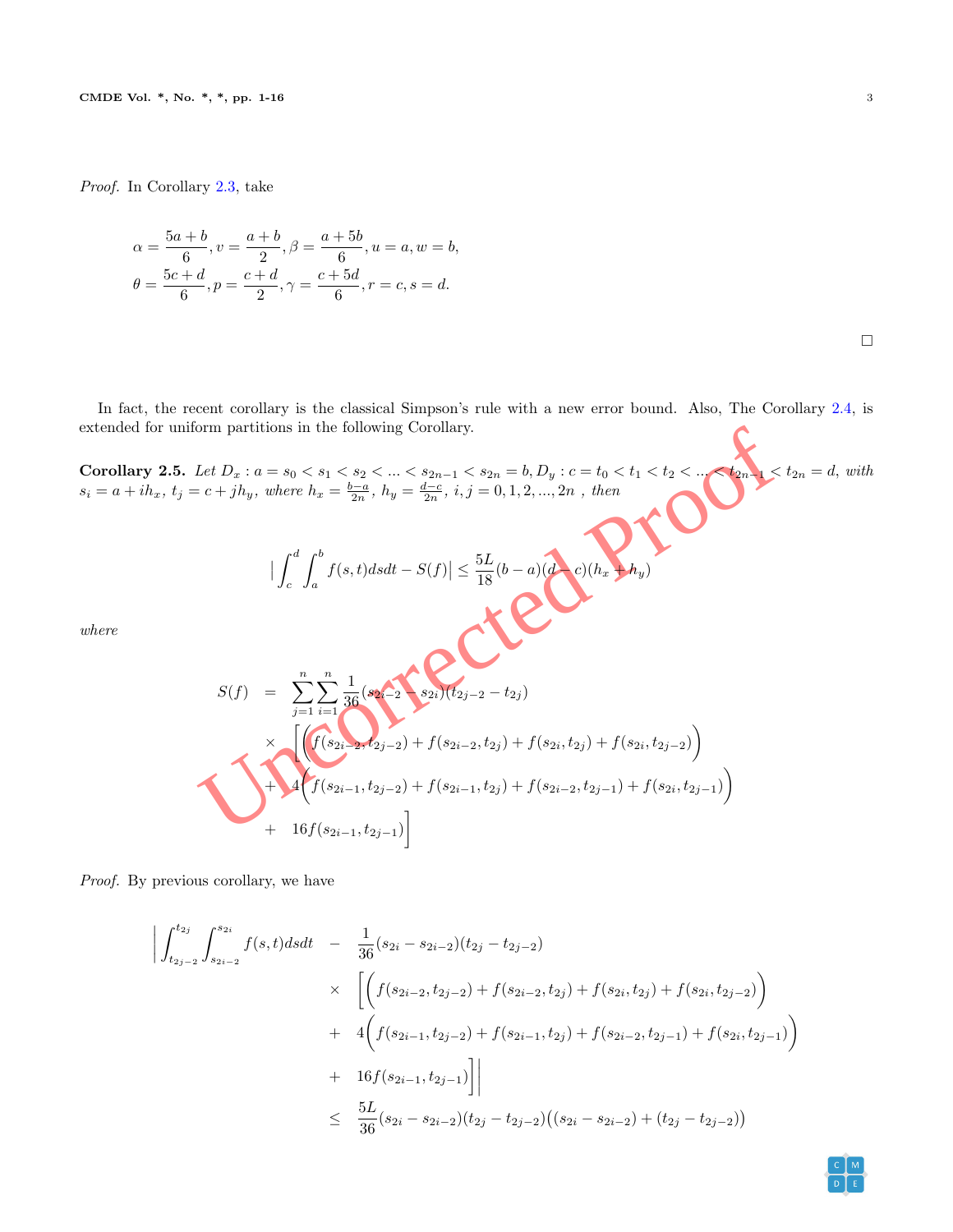Where  $L$  is the Lipschitz constant of  $f$ . So, we have

$$
\begin{split}\n|\int_{c}^{d} \int_{a}^{b} f(s,t) ds dt - S(f)| &= \left| \sum_{j=1}^{n} \sum_{i=1}^{n} \int_{t_{2j-2}}^{t_{2j}} \int_{s_{2i-2}}^{s_{2i}} f(s,t) ds dt - S(f) \right| \\
&\leq \sum_{j=1}^{n} \sum_{i=1}^{n} \left| \int_{t_{2j-2}}^{t_{2j}} \int_{s_{2i-2}}^{s_{2i}} f(s,t) ds dt - \frac{1}{36} (s_{2i} - s_{2i-2}) (t_{2j} - t_{2j-2}) \right| \\
&\quad \times \left[ \left( f(s_{2i-2}, t_{2j-2}) + f(s_{2i-2}, t_{2j}) + f(s_{2i}, t_{2j}) + f(s_{2i}, t_{2j-2}) \right) \right. \\
&\quad \left. + 4 \left( f(s_{2i-1}, t_{2j-2}) + f(s_{2i-1}, t_{2j}) + f(s_{2i-2}, t_{2j-1}) + f(s_{2i}, t_{2j-1}) \right) \right. \\
&\leq \sum_{j=1}^{n} \sum_{i=1}^{n} \frac{5L}{36} (s_{2i} - s_{2i-2}) (t_{2j} - t_{2j-2}) ((s_{2i} - s_{2i-2}) \left( \frac{t_{2i}}{2}) - 2 \right) \right) \\
&\leq \sum_{j=1}^{n} \sum_{i=1}^{n} \frac{5L}{36} (s_{2i} - s_{2i-2}) (t_{2j} - t_{2j-2}) (s_{2i} - s_{2i-2}) \left( \frac{t_{2i}}{2}) - 2 \right) \\
&\leq \sum_{j=1}^{n} \sum_{i=1}^{n} \frac{5L}{36} (b-a) (d-c) (h_x + h_y) \left( \frac{1}{n} \sum_{j=1}^{n} \sum_{j=1}^{n} \left( \frac{t_{2i}}{2}) \right) \right) \\
&\leq \sum_{j=1}^{n} \sum_{i=1}^{n} \frac{5L}{36} (b-a) (d-c) (h_x + h_y) \left( \frac{1}{n} \sum_{j=1}^{n} \sum_{j=1}^{n} \left( \frac{t_{2j}}{2}) \right) \right) \\
&\leq \
$$

<span id="page-3-5"></span><span id="page-3-3"></span><span id="page-3-1"></span> $\Box$ 

# <span id="page-3-0"></span>3.1. **The existence problem.**

<span id="page-3-2"></span>**Theorem 3.1.** *([24]) Under the conditions*

- (i)  $r \in C(I, \mathbb{R}), K \in C(I \times I, \mathbb{R}), \psi \in C(I \times \mathbb{R}, \mathbb{R})$  where  $C(I, \mathbb{R}) = \{f : I \to \mathbb{R}; f \text{ is continuous}\},\$
- (ii) *there exist*  $\alpha, \beta \geq 0$ , such that  $| \psi(x, y, u) - \psi(x', y', u') | \le \alpha (|x - x'| + |y - y'|) + \beta |u - u'|, \; \forall (x, y) \in I, \forall u, u' \in \mathbb{R}.$
- (iii)  $\Theta = \beta \lambda M_k(b-a)(d-c) < 1$ , where  $M_k > 0$  is such that  $|K(s,t,x,y)| \leq M_k$ ,  $\forall s, x \in [a,b]$ ,  $t, y \in [c,d]$ , *according continuity of K ,*

*the Eq.* [\(1.1\)](#page-0-0) has a unique solution  $X^* \in \mathbf{X}$ , and the following sequence of successive approximations

$$
X_0(s,t) = r(s,t),
$$
  
\n
$$
X_m(s,t) = r(s,t) + \lambda \int_c^d \int_a^b K(s,t,x,y) \psi(x,y,X_{m-1}(x,y)) dx dy, \ m \ge 1,
$$
\n(3.1)

*converges to the solution*  $X^*$ *. Also, the following error estimates hold.* 

$$
||X^* - X_m|| \le \frac{\Theta^m}{1 - \Theta} ||X_0 - X_1||, \tag{3.2}
$$

<span id="page-3-4"></span>
$$
||X^* - X_m|| \le \frac{\Theta}{1 - \Theta} ||X_{m-1} - X_m||, \tag{3.3}
$$

*and choosing*  $X_0 \in \mathbf{X}, X_0 = r$ *, the inequality* [\(3.2\)](#page-3-1) *becomes* 

$$
||X^* - X_m|| \le \frac{\Theta^{m+1}}{\beta(1-\Theta)} M_0,
$$
\n(3.4)

*where*  $M_0$  *is given in ([3.7\)](#page-4-0).* 

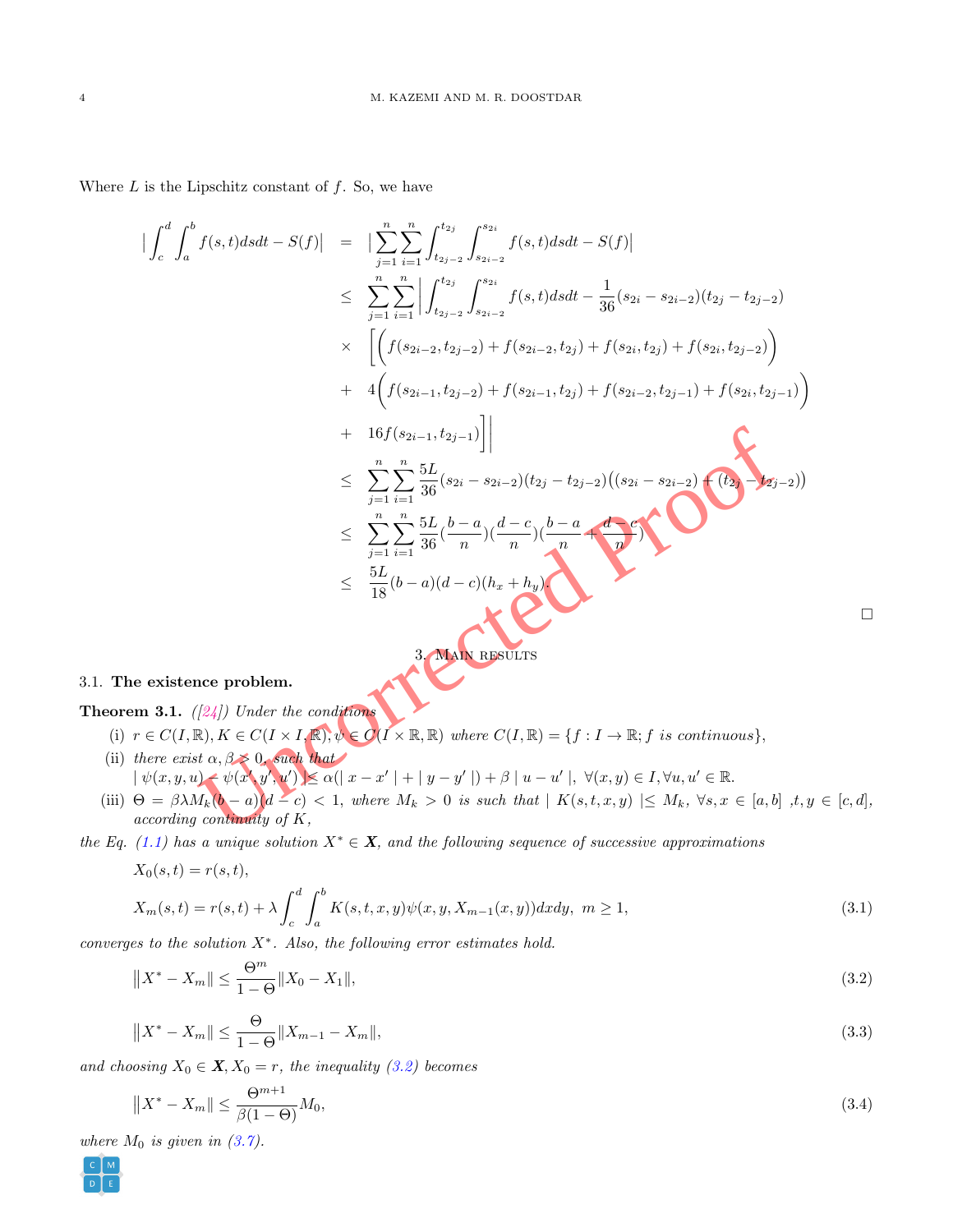Now, for implementation of the method, we consider Eq.  $(1.1)$  $(1.1)$  where  $K(s,t,x,y)$  is a continuous kernel defined on  $[a, b] \times [c, d] \times [a, b] \times [c, d]$ . Also, let

<span id="page-4-1"></span>
$$
D_x: a = s_0 < s_1 < s_2 < \dots < s_{2n-1} < s_{2n} = b,
$$
\n
$$
D_y: c = t_0 < t_1 < t_2 < \dots < t_{2n-1} < t_{2n} = d,
$$
\n
$$
(3.5)
$$

are uniform partitions with  $s_i = a + ih_x$ ,  $t_j = c + jh_y$ , where  $h_x = \frac{b-a}{2n}$ ,  $h_y = \frac{d-c}{2n}$ ,  $i, j = 0, 1, 2, ..., 2n$  or  $i, j = \overline{0, 2n}$ . Then, the approximate solution of Eq.  $(1.1)$  $(1.1)$  $(1.1)$  in  $(s,t)$  is obtained by the following iterative procedure.

$$
\overline{X}_0(s,t) = r(s,t)
$$
\n
$$
\overline{X}_m(s,t) = r(s,t) + \frac{\lambda h_x h_y}{9} \sum_{i=1}^n \sum_{j=1}^n \sum_{l_2=0}^2 \sum_{l_1=0}^2 (C_2^{l_2})^2 (C_2^{l_1})^2
$$
\n
$$
K(s,t,s_{2i-2+l_1},t_{2j-2+l_2}) \psi(s_{2i-2+l_1},t_{2j-2+l_2},\overline{X}_{m-1}(s_{2i-2+l_1},t_{2j-2+l_2})).
$$
\n(3.6)

where

$$
C_2^l = \binom{2}{l} = \frac{2!}{l!(2-l)!}, \quad l = 0, 1, 2
$$

<span id="page-4-3"></span>**Proposition 3.2.** *Under the assumptions (i)-(iii) of Theorem (3.1), the sequence of successive approximations ([3.1](#page-3-3) ) is uniformly bounded. Moreover, let*  $\Psi_m(x, y) = \psi(x, y, X_m(x, y)), m \in N$ , and suppose that

- (i) *there exist*  $\eta$ ,  $\zeta > 0$ *, such that*  $\mid (K(s_{1},t_{1},x_{1},y_{1})-K(s_{2},t_{2},x_{2},y_{2})\mid \leq \zeta(\mid s_{1}-s_{2}\mid + \mid t_{1}-t_{2}\mid) + \eta(\mid x_{1}-x_{2}\mid + \mid y_{1}-y_{2}\mid),$  $\forall (s_1, t_1), (s_2, t_2), (x_1, y_1), (x_2, y_2) \in I.$
- (ii) *there exists*  $\theta > 0$ *, such that* 0*, such that*  $|r(s_1,t_1)-r(s_2,t_2)| \leq \theta (|s_1-s_2|+|t_1-t_2|), \; \forall (s_1,t_1),(s_2,t_2) \in I.$

then the functions  $\Psi_m, m \in N$  is uniformly Lipschitz with constant  $L' = \alpha + \beta(\theta + \lambda(b - a)(d - c)M\zeta)$ , where M is *given in [\(3.8](#page-5-0)).*

*Proof.* Let  $\psi_0 : [a, b] \times [c, d] \to \mathbb{R}$  and  $\psi_0(x, y) = \psi(x, y, r(x, y))$ . Since  $\psi, r$  are continuous, it can be concluded that  $\psi_0$  is continuous on the compact set  $[a, b] \times [c, d]$ . Hence,  $M_0 \geq 0$  exists such that

$$
|\psi_0(x, y)| \le M_0 \qquad \forall (x, y) \in [a, b] \times [c, d].
$$
  
For  $(s, t) \in [a, b] \times [c, d]$ , we have

$$
C_2^l = \begin{pmatrix} 2 \\ l \end{pmatrix} = \frac{2!}{l!(2-l)!}, \quad l = 0, 1, 2
$$
\nposition 3.2. Under the assumptions (i)-(iii) of Theorem (3.1), the sequence of successive approximations

\nformly bounded. Moreover, let  $\Psi_m(x, y) = \psi(x, y, X_m(x, y)), m \in N$ , and suppose that

\n| (K(s<sub>1</sub>, t<sub>1</sub>, t<sub>1</sub>, y<sub>1</sub>) - K(s<sub>2</sub>, t<sub>2</sub>, x<sub>2</sub>, y<sub>2</sub>) |  $\leq$  (|  $s_1 - s_2 | + |t_1 - t_2 | + \eta$ )|  $\mathbf{x} - x_2 | + |y_1 - y_2 |$ ),

\nwhere exist  $\theta > 0$ , such that

\n| (K(s<sub>1</sub>, t<sub>1</sub>, t<sub>1</sub>, y<sub>1</sub>) - K(s<sub>2</sub>, t<sub>2</sub>, x<sub>2</sub>, y<sub>2</sub>) |  $\leq$  (|  $s_1 - s_2 | + |t_1 - t_2 |$ ),  $\forall$ (s<sub>1</sub>, t<sub>1</sub>) - T(s<sub>2</sub>, t<sub>2</sub>) |  $\leq \theta$  (|  $s_1 - s_2 | + |t_1 - t_2 |$ ),  $\forall$ (s<sub>1</sub>, t<sub>1</sub>) - T(s<sub>2</sub>, t<sub>2</sub>) |  $\leq$   $\theta$  (|  $s_1 - s_2 | + |t_1 - t_2 |$ ),  $\forall$ (s<sub>1</sub>, t<sub>1</sub>) - T(s<sub>2</sub>, t<sub>2</sub>) |  $\leq$   $\theta$  (|  $s_1 - s_2 | + |t_1 - t_2 |$ ),  $\forall$ (s<sub>1</sub>, t<sub>1</sub>) - T(s<sub>2</sub>, t<sub>2</sub>) |  $\leq$   $\theta$  (|  $s_1 - s_2 | + |t_1 - t_2 |$ ),  $\forall$ (s<sub>1</sub>, t<sub>1</sub>) - T(s<sub>2</sub>, t<sub>2</sub>

and by induction,

$$
|X_m(s,t) - X_{m-1}(s,t)| \le \Theta^{m-1} ||X_1 - X_0||.
$$

So,

$$
\begin{aligned} \left| X_m(s,t) - X_0(s,t) \right| &\leq & \left| X_m(s,t) - X_{m-1}(s,t) \right| + \dots + \left| X_1(s,t) - X_0(s,t) \right| \\ &\leq (\Theta^{m-1} + \Theta^{m-2} + \dots + \Theta + 1) \left\| X_1 - X_0 \right\| \\ &= \frac{1 - \Theta^m}{1 - \Theta} \cdot \left\| X_1 - X_0 \right\| \leq \frac{\Theta M_0}{\beta(1 - \Theta)} \qquad \forall (s,t) \in [a,b] \times [c,d]. \end{aligned}
$$

Let  $M_r \geq 0$  such that  $|r(s,t)| \leq M_r$  for all  $(s,t) \in [a,b] \times [c,d]$ . Then

$$
|X_m(s,t)| \le |X_m(s,t) - X_0(s,t)| + |X_0(s,t)| \le \frac{\Theta M_0}{\beta(1-\Theta)} + M_r = L.
$$



<span id="page-4-2"></span><span id="page-4-0"></span>*.*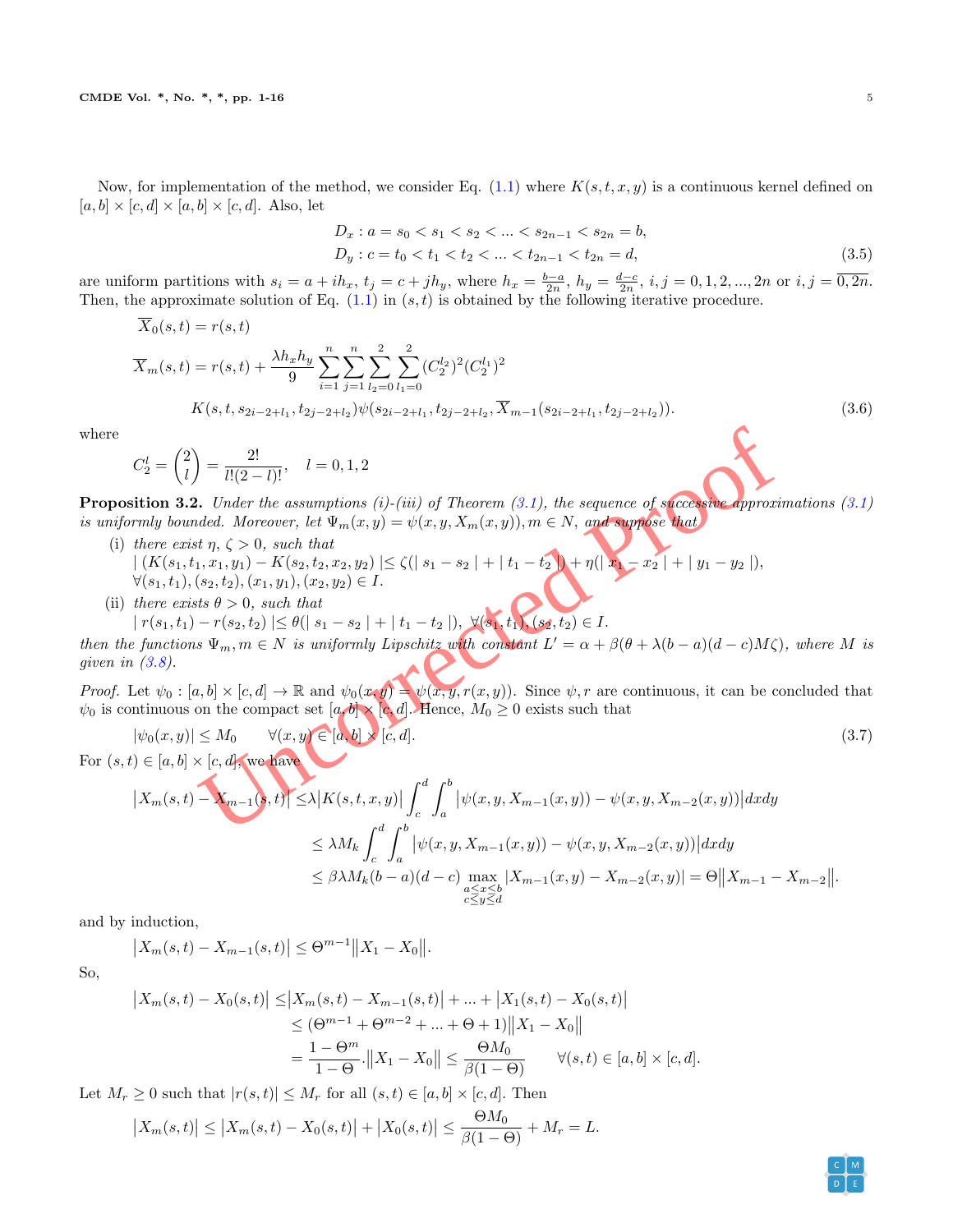Moreover, by considering

$$
M = max(M_0, max\{|\psi(s, t, u)| : (s, t) \in [a, b] \times [c, d], u \in [-L, L]\})
$$
\n(3.8)

we get

 $|\Psi_m(s,t)| = |\psi(s,t,X_m(s,t))| \leq M,$ 

for all  $(s,t) \in [a,b] \times [c,d]$  and  $m \in \mathbb{N}$ . Let  $(s_1,t_1), (s_2,t_2) \in [a,b] \times [c,d]$ , we obtain

 $|X_0(s_1, t_1) - X_0(s_2, t_2)| \leq \theta(|s_1 - s_2| + |t_1 - t_2|)$ 

$$
\begin{split}\n|X_{m}(s_{1},t_{1}) - X_{m}(s_{2},t_{2})| &\leq |r(s_{1},t_{1}) - r(s_{2},t_{2})| \\
&+ \lambda \int_{c}^{d} \int_{a}^{b} |K(s_{1},t_{1},x,y) - K(s_{2},t_{2},x,y)| \, ||\, \psi(x,y,X_{m-1}(x,y))| \, dxdy \\
&\leq \theta(|s_{1}-s_{2}| + |t_{1}-t_{2}|) + \lambda(b-a)(d-c)M\zeta(|s_{1}-s_{2}| + |t_{1}-t_{2}|) \\
&= L_{0}(|s_{1}-s_{2}| + |t_{1}-t_{2}|) \\
&= \theta + \lambda(b-a)(d-c)M\zeta \text{ and} \\
|\Psi_{0}(s_{1},t_{1}) - \Psi_{0}(s_{2},t_{2})| &\leq \alpha(|s_{1}-s_{2}| + |t_{1}-t_{2}|) + \beta|X_{0}(s_{1},t_{1}) - X_{0}(s_{2},t_{2})| \\
&\leq (\alpha + \beta\theta)(|s_{1}-s_{2}| + |t_{1}-t_{2}|) + \beta|X_{m}(s_{1},t_{1}) - X_{m}(s_{2},t_{2})| \\
&\leq \alpha(|s_{1}-s_{2}| + |t_{1}-t_{2}|) + \beta|X_{0}(|s_{1}-s_{2}| + |t_{1}-t_{2}|) \\
&= (\alpha + \beta L_{0})(|s_{1}-s_{2}| + |t_{1}-t_{2}|).\n\end{split}
$$
\n
$$
\text{any 3.3. The functions } K(s_{p},t_{q},x,y)\psi(x,y,X_{m}(x,y)), p = \overline{0,2n}, q = \overline{0,2n}, m \in \mathbb{N} \text{ are uniformly } Lip
$$
\n
$$
L = \eta M + N_{k}(\alpha + \beta(\theta + \lambda(b-a)(d-c)M\zeta))
$$
\nLet  $(s_{1},t_{1})$   $(s_{1},t_{2})$   $(s_{1},t_{1})$   $(s_{1},t_{2})$   $(s_{1},t_{2})$   $(s_{1},t_{2})$   $(s_{1},t_{2})$   $(s_{1},t_{2})$   $(s_{1},t_{2})$   $(s_{1},t_{2})$   $(s_{1},t_{2})$ 

with  $L_0 = \theta + \lambda(b-a)(d-c)M\zeta$  and

$$
|\Psi_0(s_1, t_1) - \Psi_0(s_2, t_2)| \leq \alpha(|s_1 - s_2| + |t_1 - t_2|) + \beta |X_0(s_1, t_1) - X_0(s_2, t_2)|
$$
  

$$
\leq (\alpha + \beta \theta)(|s_1 - s_2| + |t_1 - t_2|)
$$

$$
\left| \Psi_m(s_1, t_1) - \Psi_m(s_2, t_2) \right| \leq \alpha (|s_1 - s_2| + |t_1 - t_2|) + \beta |X_m(s_1, t_1) - X_m(s_2, t_2)|
$$
  
\n
$$
\leq \alpha (|s_1 - s_2| + |t_1 - t_2|) + \beta L_0(|s_1 - s_2| + |t_1 - t_2|)
$$
  
\n
$$
= (\alpha + \beta L_0)(|s_1 - s_2| + |t_1 - t_2|).
$$

<span id="page-5-1"></span><span id="page-5-0"></span>

<span id="page-5-2"></span>**Corollary 3.3.** The functions  $K(s_p, t_q, x, y)\psi(x, y, X_m(x, y)), p = \overline{0, 2n}, q = \overline{0, 2n}, m \in \mathbb{N}$  are uniformly Lipschitz with *constant*

$$
L = \eta M + M_k(\alpha + \beta(\theta + \lambda(b - a)(d - c)M\zeta))
$$

*Proof.* Let  $(s_1, t_1), (s_2, t_2) \in [a, b] \times [c, d]$ . Define the function  $\Psi_{m,p,q} : [a, b] \times [c, d] \to \mathbb{R}$ ,

$$
\Psi_{m,p,q}(x,y) = K(s_p, t_q, x, y)\psi(x, y, X_m(x,y)), \quad p = \overline{0,2n} \ q = \overline{0,2n}.
$$

Then,

$$
\left| \Psi_{m,p,q}(x_1, y_1) - \Psi_{m,p,q}(x_2, y_2) \right| \leq \left| K(s_p, t_q, x_1, y_1) \psi(x_1, y_1, X_m(x_1, y_1)) \right| - K(s_p, t_q, x_2, y_2) \psi(x_1, y_1, X_m(x_1, y_1)) \right| + \left| K(s_p, t_q, x_2, y_2) \psi(x_1, y_1, X_m(x_1, y_1)) \right| - K(s_p, t_q, x_2, y_2) \psi(x_2, y_2, X_m(x_2, y_2)) \right| \leq M \left| K(s_p, t_q, x_1, y_1) - K(s_p, t_q, x_2, y_2) \right| + M_k \left| \psi(x_1, y_1, X_m(x_1, y_1)) - \psi(x_2, y_2, X_m(x_2, y_2)) \right| \leq M \eta(\left| x_1 - x_2 \right| + \left| y_1 - y_2 \right|) + M_k(\alpha + \beta L_0)(\left| x_1 - x_2 \right| + \left| y_1 - y_2 \right|) \leq L(\left| x_1 - x_2 \right| + \left| y_1 - y_2 \right|).
$$
\n(3.9)

for  $m \in \mathbb{N}$ .

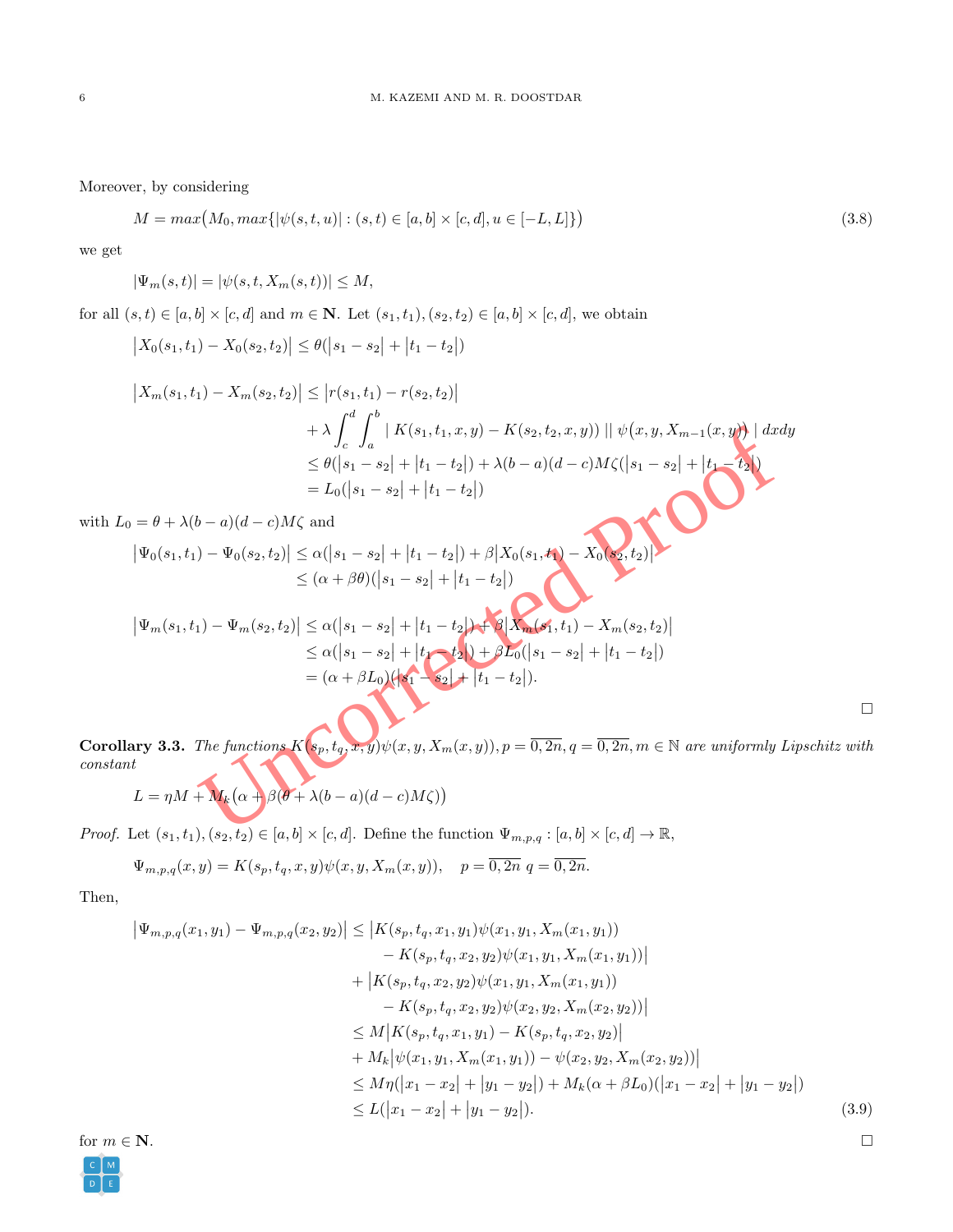3.2. **Algorithm of the approach.** Consider the uniform partitions [3.5](#page-4-1) with  $s_p = a + p \frac{b-a}{2n}$ ,  $p = \overline{0, 2n}$  and  $t_q =$  $c + q \frac{d-c}{2n}, q = \overline{0, 2n}$ , on these knots, relation ([3.1\)](#page-3-3) becomes:

$$
X_0(s_p, t_q) = r(s_p, t_q),
$$
  
\n
$$
X_m(s_p, t_q) = r(s_p, t_q) + \lambda \int_c^d \int_a^b K(s_p, t_q, x, y) \psi(x, y, X_{m-1}(x, y)) dx dy, \ p = \overline{0, 2n} \ q = \overline{0, 2n}, \ m \ge 1
$$
 (3.10)

and applying the quadrature  $(2.1)$  to relation  $(3.10)$  $(3.10)$  $(3.10)$ , we obtain:

$$
X_0(s_p, t_q) = r(s_p, t_q)
$$
  
\n
$$
X_m(s_p, t_q) = r(s_p, t_q) + \frac{\lambda h_x h_y}{9} \sum_{i=1}^n \sum_{j=1}^n \sum_{l_2=0}^2 \sum_{l_1=0}^2 (C_2^{l_2})^2 (C_2^{l_1})^2
$$
  
\n
$$
K(s_p, t_q, s_{2i-2+l_1}, t_{2j-2+l_2}) \psi(s_{2i-2+l_1}, t_{2j-2+l_2}, X_{m-1}(s_{2i-2+l_1}, t_{2j-2+l_2})) + R_{m,p,q}
$$
\n(3.11)

with the following remainder estimate

<span id="page-6-4"></span><span id="page-6-3"></span><span id="page-6-2"></span><span id="page-6-1"></span><span id="page-6-0"></span>
$$
|R_{m,p,q}| \le \frac{5L(b-a)(d-c)}{18}(h_x + h_y), \quad \forall p,q = \overline{0,2n}, \forall m \in \mathbb{N},
$$
\n(3.12)

according  $(3.9)$  $(3.9)$  $(3.9)$  and  $(2.1)$ . It obtains the following iterative algorithm:

- Step 1: Choose the functions  $r, K, \psi$  and the values  $a, b, c, d, \lambda, \varepsilon', n$ . Step 2: Set  $h_x = \frac{b-a}{2n}$  and  $h_y = \frac{d-c}{2n}$ .
- Step 3: Choose  $\varepsilon' > 0$ . For  $p = \overline{0, 2n}$ ,  $q = \overline{0, 2n}$ , set  $\overline{X}_0(s_p, t_q) = r(s_p, t_q)$ *.*
- Step 4: For  $m = 1$ , and for all  $p = \overline{0, 2n}$ ,  $q = \overline{0, 2n}$ , Compute

$$
K(s_p, t_q, s_{2i-2+l_1}, t_{2j-2+l_2})\psi(s_{2i-2+l_1}, t_{2j-2+l_2}, X_{m-1}(s_{2i-2+l_1}, t_{2j-2+l_2})) + R_{m,p,q}
$$
\nthe following remainder estimate

\n
$$
|R_{m,p,q}| \leq \frac{5L(b-a)(d-c)}{18}(h_x + h_y), \quad \forall p, q = \overline{0, 2n}, \forall m \in \mathbb{N},
$$
\nand (3.12)

\nand (3.9) and (2.1). It obtains the following iterative algorithm:

\n1: Choose the functions  $r, K, \psi$  and the values  $a, b, c, d, \lambda, \varepsilon', n$ .

\n2: Set  $h_x = \frac{b-a}{2n}$  and  $h_y = \frac{d-c}{2n}$ .

\n3: Choose  $\varepsilon' > 0$ . For  $p = \overline{0, 2n}$ ,  $q = \overline{0, 2n}$ ,  $\varepsilon' = \overline{0, 2n}$ ,  $\varepsilon' = \overline{0, 2n}$ ,  $\varepsilon' = \overline{0, 2n}$ ,  $\varepsilon' = \overline{0, 2n}$ ,  $\varepsilon' = \overline{0, 2n}$ ,  $\varepsilon' = \overline{0, 2n}$ ,  $\varepsilon' = \overline{0, 2n}$ ,  $\varepsilon' = \overline{0, 2n}$ ,  $\varepsilon' = \overline{0, 2n}$ ,  $\varepsilon' = \overline{0, 2n}$ ,  $\varepsilon' = \overline{0, 2n}$ ,  $\varepsilon' = \overline{0, 2n}$ ,  $\varepsilon' = \overline{0, 2n}$ ,  $\overline{0, 2n-2+l_1, t_{2j-2+l_2}}$ ,  $\overline{X}_0(s_{2i-2+l_1}, t_{2j-2+l_2})$ .

\n5: For  $m \geq 2$ , and for all  $p = \overline{0, 2n}$ ,  $q = \overline{0, 2n}$ ,  $\overline{0, 2n-1} = \overline{0, 2n}$ ,  $\overline{0, 2n-$ 

Step 5: For  $m \geq 2$ , and for all  $p = \overline{0, 2n}, q = \overline{0, 2n}$ , Compute

$$
\overline{X}_{m}(s_{p}, t_{q}) = r(s_{p}, t_{q}) + \frac{\lambda h_{x} h_{y}}{9} \sum_{i=1}^{n} \sum_{j=1}^{n} \sum_{l_{2}=0}^{2} \sum_{l_{1}=0}^{2} (C_{2}^{l_{2}})^{2} (C_{2}^{l_{1}})^{2}
$$
\n
$$
K(s_{p}, t_{q}, s_{2i-2+l_{1}}, t_{2j-2+l_{2}}) \psi(s_{2i-2+l_{1}}, t_{2j-2+l_{2}}, \overline{X}_{m-1}(s_{2i-2+l_{1}}, t_{2j-2+l_{2}})).
$$
\n(3.14)

Step 6: Compute  $| X_m(s_p, t_q) - X_{m-1}(s_p, t_q) |$ , for  $p = 0, 2n, q = 0, 2n$ . Step 7: If  $|\overline{X}_m(s_p,t_q) - \overline{X}_{m-1}(s_p,t_q)| < \varepsilon'$ , print m and print  $\overline{X}_m(s_p,t_q)$ , for all  $p = \overline{0,2n}, q = \overline{0,2n}$ ; if not set  $m = m + 1$  and go to Step 5.

A practical criterion for this algorithm is presented below in Remark ([3.7](#page-9-0)).

3.3. **The convergence analysis.** In this section, an upper bound of the error for the present method is obtained.

<span id="page-6-5"></span>**Theorem 3.4.** *Consider the assumptions of Theorem [3.1](#page-3-2). Then, the iterative procedure*  $(3.6)$  *converges to*  $X^*$  *(the unique solution of Eq. [\(1.1\)](#page-0-0)). Also, the upper bound of the error is as follows*

$$
d(X^*, X_m) \le \frac{\Theta^{m+1}}{\beta(1-\Theta)} M_0 + \frac{5L(b-a)(d-c)}{1-\Theta} (h_x + h_y),
$$

**Proof.** Using  $(3.4)$  we have

$$
d(X^*, \overline{X}_m) \le d(X^*, X_m) + d(X_m, \overline{X}_m) \le \frac{\Theta^{m+1}}{\beta(1-\Theta)} M_0 + d(X_m, \overline{X}_m)
$$
\n(3.15)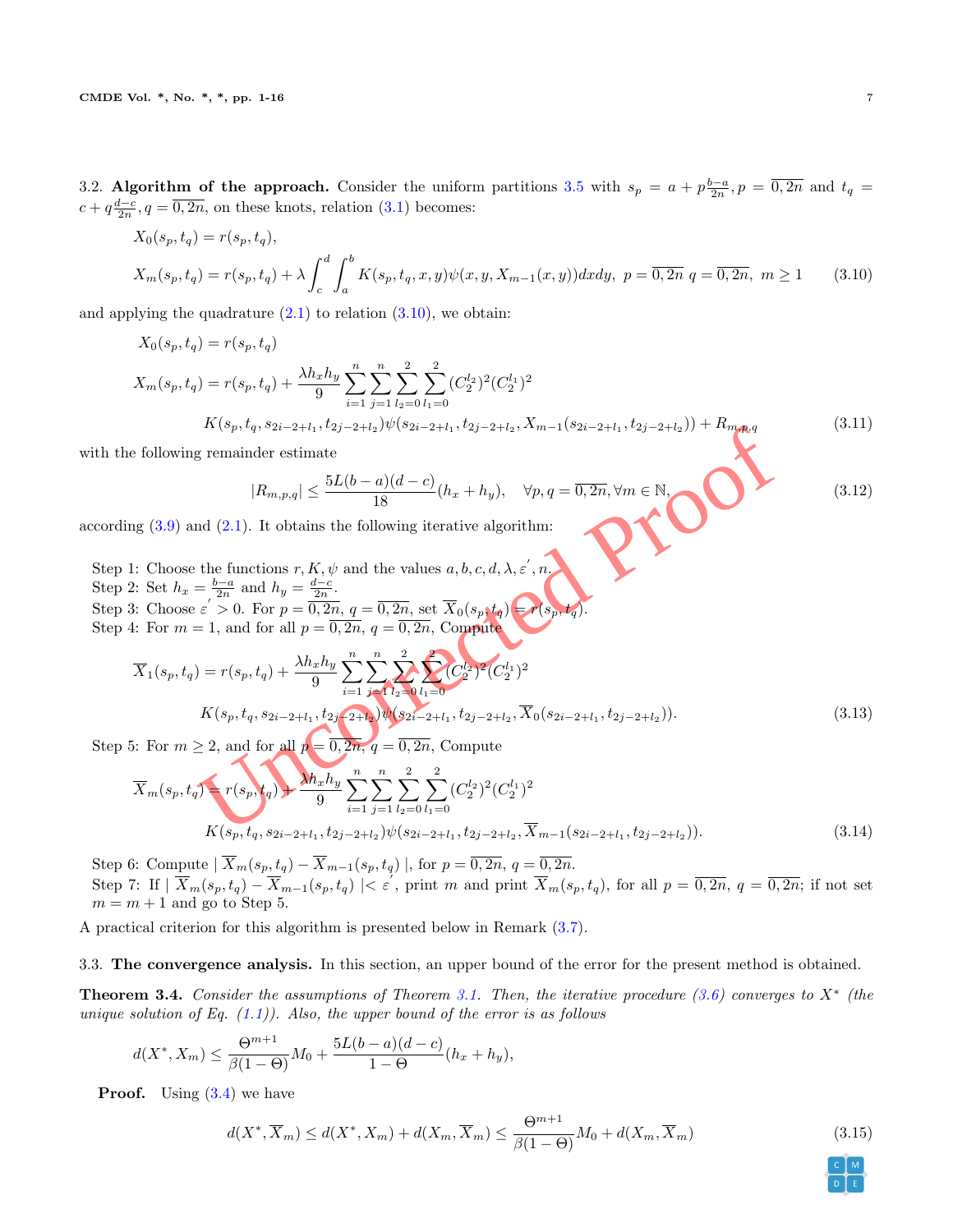Therefore, it is necessary to estimate  $| X_m(s,t,r) - X_m(s,t,r) |$ . Form  $(3.10)$  $(3.10)$  for  $m = 1$ ,  $(3.13)$  and  $(3.12)$  we obtain

$$
\left| X_1(s_p, t_q) - \overline{X}_1(s_p, t_q) \right| \leq \left| R_{1, p, q} \right| \leq \frac{5L(b-a)(d-c)}{18} (h_x + h_y)
$$

Using  $(3.11)$  $(3.11)$  $(3.11)$  and  $(3.14)$  $(3.14)$  we get

$$
\left| X_m(s_p, t_q) - \overline{X}_m(s_p, t_q) \right| \leq \left| R_{m, p, q} \right| + \frac{\lambda h_x h_y}{9} \sum_{i=1}^n \sum_{j=1}^n \sum_{l_2=0}^2 \sum_{l_1=0}^2 (C_2^{l_2})^2 (C_2^{l_1})^2 |K(s_p, t_q, s_{2i-2+l_1}, t_{2j-2+l_2})|
$$
  
\n
$$
\left| \psi(s_{2i-2}, t_{2j-2}, X_{m-1}(s_{2i-2+l_1}, t_{2j-2+l_2})) - \psi(s_{2i-2}, t_{2j-2}, \overline{X}_{m-1}(s_{2i-2+l_1}, t_{2j-2+l_2})) \right|
$$
  
\n
$$
\leq \frac{5L(b-a)(d-c)}{18} (h_x + h_y) + \frac{5M_k \beta L(b-a)(d-c)}{36} \sum_{l_2=0}^n \sum_{l_1=0}^2 (C_2^{l_2})^2 (C_2^{l_1})^2 ||X_{m-1} - \overline{X}_{m-1}||
$$
(3.16)

Now, from  $(3.16)$  $(3.16)$  $(3.16)$  for  $m = 2$  it follows that

$$
\begin{aligned} \left| X_2(s_p, t_q) - \overline{X}_2(s_p, t_q) \right| &\leq \frac{5L(b-a)(d-c)}{18} (h_x + h_y) \\ &+ \frac{5\lambda M_k \beta L(b-a)(d-c)}{36} \sum_{l_2=0}^2 \sum_{l_1=0}^2 (C_2^{l_2})^2 (C_2^{l_1})^2 ||X_1 - \overline{X}_1|| \\ &\leq \frac{5L(b-a)(d-c)}{18} (h_x + h_y) + 5\lambda M_k \beta L(b-a)(d-c) ||X_1 - \overline{X}_1|| \\ &\leq (1 + \lambda M_k \beta L(b-a)(d-c)) \frac{5L(b-a)(d-c)}{18} (h_x + h_y) \end{aligned}
$$

For  $m \in N$ ,  $m \geq 3$  and by using induction, we get

<span id="page-7-0"></span>
$$
\lim_{l_2=0} \frac{(3.16) \text{ for } m = 2 \text{ it follows that}}{|X_2(s_p, t_q) - \overline{X}_2(s_p, t_q)|} \leq \frac{5L(b-a)(d-c)}{18} (h_x + h_y)
$$
\n
$$
+ \frac{5\lambda M_k \beta L(b-a)(d-c)}{36} \sum_{l_2=0}^{2} \sum_{l_1=0}^{2} (C_2^{l_2})^2 (C_2^{l_1})^2 ||X_1 - \overline{X}_1||
$$
\n
$$
\leq \frac{5L(b-a)(d-c)}{18} (h_x + h_y) + 5\lambda M_k \beta L(b-a)(d-c)||X_1 - \overline{X}_1||
$$
\n
$$
\leq (1 + \lambda M_k \beta L(b-a)(d-c)) \frac{5L(b-a)(d-c)}{18} (h_x + h_y)
$$
\n
$$
N, m \geq 3 \text{ and by using induction, we get}
$$
\n
$$
|X_m(s_p, t_q) - \overline{X}_m(s_p, t_q)|
$$
\n
$$
\leq [1 + \lambda \beta M_K(b-a)(d-c) + \lambda \beta M_K(b-a)(d-c))^{m-1} \frac{5L(b-a)(d-c)}{18} (h_x + h_y)
$$
\n
$$
= \frac{1 - (\lambda \beta M_K(b-a)(d-c))}{1 - \lambda \beta M_K(b-a)(d-c)} \frac{5L(b-a)(d-c)}{18} (h_x + h_y)
$$
\n
$$
= \frac{5L(b-a)(d-c)}{18(1 - \Theta)} (h_x + h_y).
$$

Therefore,

<span id="page-7-1"></span>
$$
d(X_m, \overline{X}_m) \le \frac{5L(b-a)(d-c)}{18(1-\Theta)}(h_x + h_y).
$$
\n(3.17)

Hence, from  $(3.4)$  $(3.4)$  $(3.4)$  and  $(3.17)$  $(3.17)$  we conclude that

$$
d(X^*, \overline{X}_m) \le \left(\frac{\Theta^{m+1}}{\beta(1-\Theta)}\right) M_0 + \frac{5L(b-a)(d-c)}{18(1-\Theta)}(h_x + h_y)
$$

Since  $\Theta$  < 1, it is easy to see that

$$
\lim_{\substack{m \to \infty \\ h_x, h_y \to 0}} d(X^*, \overline{X}_m) = 0,
$$

This means that the proposed method is convergent.

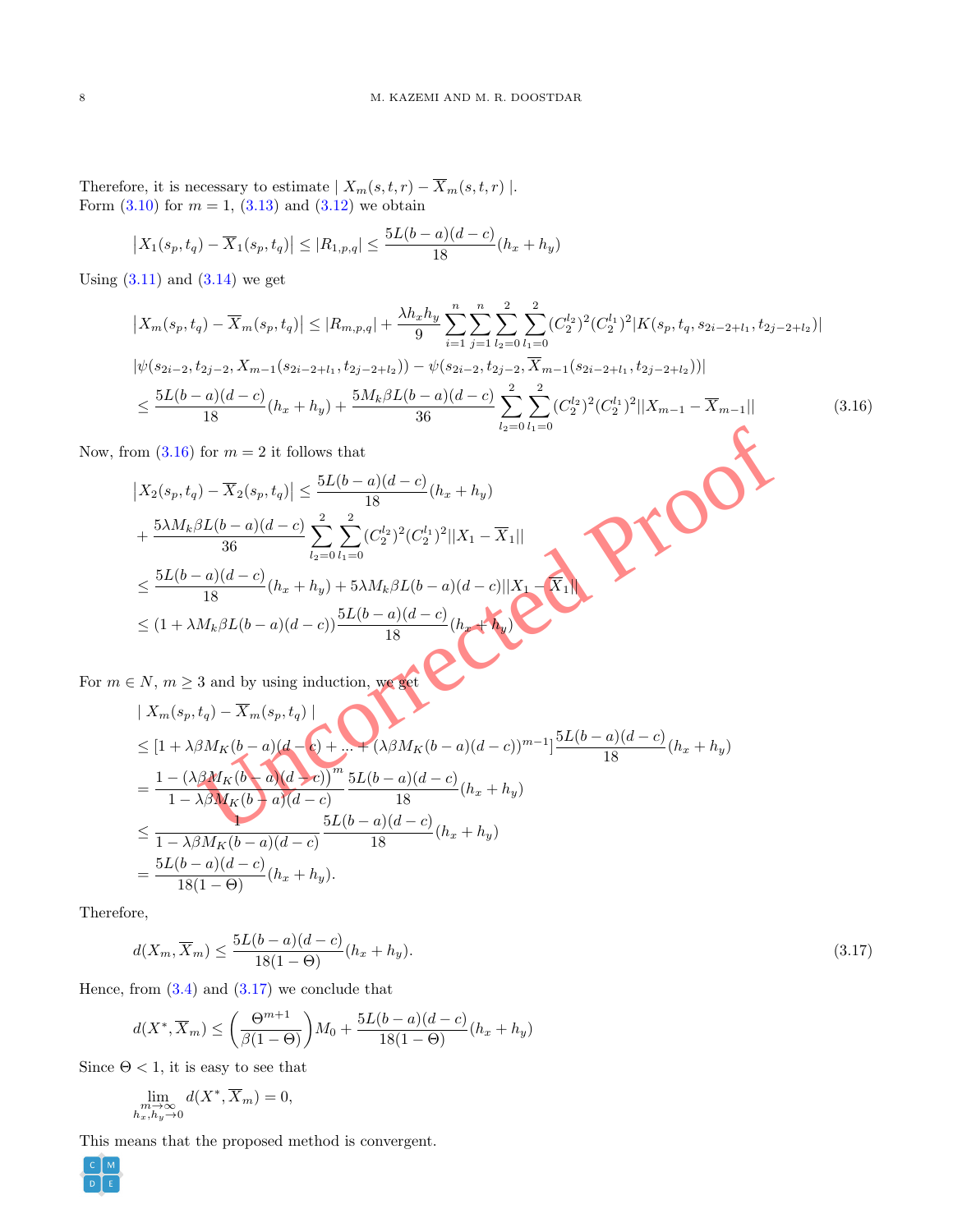3.4. **The stability analysis.** Here, the numerical stability of the suggested method is studied. To do this, we consider the term  $X_0(s,t) = f(s,t) \in C([a,b] \times [c,d], R)$  such that for an  $\varepsilon > 0$  we have  $|r(s,t) - f(s,t)| < \varepsilon, \forall (s,t) \in [a,b] \times [c,d]$ . Consider  $\theta'$  and  $M'_0$  such that

$$
| f(s,t) - f(s',t') | \le \theta'(|s - s'| + |t - t'|) \ \forall (s,t), (s',t') \in I,
$$
  

$$
M'_0 = \max\{|\psi(x,y,r(x,y))| : (s,t) \in I\}
$$

and L' the Lipschitz contant obtained similar as in Proposition  $(3.2)$  $(3.2)$  and Corollary  $(3.3)$ .

By replacing  $r(s,t) = f(s,t)$  in Eq. [\(1.1\)](#page-0-0) and applying the iterative method to the obtained equation, we have

$$
Y(s,t) = f(s,t) + \lambda \int_{c}^{d} \int_{a}^{b} K(s,t,x,y) \psi(x,y,Y(x,y)) dx dy, \ (s,t) \in I,
$$
\n(3.18)

The following sequence of successive approximations on the knots  $s_p = a + p \frac{b-a}{2n}$ ,  $p = \overline{0, 2n}$  and  $t_q = c + q \frac{d-c}{2n}$ ,  $q = \overline{0, 2n}$ is obtained.

$$
Y_0(s_p, t_p) = f(s_p, t_p) \tag{3.19}
$$

$$
Y_m(s_p, t_p) = f(s_p, t_p) + \lambda \int_c^d \int_a^b K(s_p, t_p, x, y) \psi(x, y, Y_{m-1}(x, y)) dx dy, \ m \ge 1
$$
\n(3.20)

Now, by using the iterative procedure (3.6), the following values are obtained.

$$
Y_m(s_p, t_p) = f(s_p, t_p) + \lambda \int_c^d \int_a^b K(s_p, t_p, x, y) \psi(x, y, Y_{m-1}(x, y)) dx dy, \ m \ge 1
$$
\n
$$
\overline{Y}_0(s, t) = f(s, t)
$$
\n
$$
\overline{Y}_m(s, t) = f(s, t)
$$
\n
$$
\overline{Y}_m(s, t) = f(s, t) + \frac{\lambda h_x h_y}{9} \sum_{i=1}^n \sum_{j=1}^n \sum_{l_2=0}^2 \sum_{l_1=0}^2 (C_2^{l_2})^2 (C_2^{l_1})^2
$$
\n
$$
K(s, t, s_{2i-2+l_1}, t_{2j-2+l_2}) \psi(s_{2i-2+l_1}, t_{2j-2+l_2}, \overline{Y}_m)
$$
\n
$$
K(s, t, s_{2i-2+l_1}, t_{2j-2+l_2}) \psi(s_{2i-2+l_1}, t_{2j-2+l_2}, \overline{Y}_m)
$$
\n
$$
\overline{Y}_m
$$
\n
$$
d(Y_m, \overline{Y}_m) \le \frac{5L'(b-a)(d-c)}{36(1-\Theta)} (h_x + h_y).
$$
\n
$$
\overline{X}_m - \overline{Y}_m \le \|\overline{X}_m - X_m\| + \|X_m - Y_m\| + \|Y_m - \overline{Y}_m\|
$$
\n
$$
\le \frac{5L(b-a)(d-c)}{36(1-\Theta)} (h_x + h_y).
$$
\n
$$
(3.21)
$$
\n
$$
\overline{X}_m - \overline{Y}_m
$$
\n
$$
\le \|\overline{X}_m - X_m\| + \|X_m - Y_m\| + \|Y_m - \overline{Y}_m\|
$$
\n
$$
\le \frac{5L(b-a)(d-c)}{36(1-\Theta)} (h_x + h_y)
$$
\n
$$
(4.2)
$$

<span id="page-8-0"></span>**Theorem 3.5.** *Under assumptions of theorem 3.4 and with respect to the first iteration, the iterative procedure ([3.6](#page-4-2)) is numerically stable.*

*Proof.* We have

$$
d(Y_m,\overline{Y}_m) \leq \frac{5L'(b-a)(d-c)}{36(1-\Theta)}\big(h_x+h_y\big).
$$

Clearly, we have

$$
\|\overline{X}_{m} - \overline{Y}_{m}\| \leq \|\overline{X}_{m} - X_{m}\| + \|X_{m} - Y_{m}\| + \|Y_{m} - \overline{Y}_{m}\|
$$
  

$$
\leq \frac{5L(b-a)(d-c)}{36(1-\Theta)}(h_{x} + h_{y}) + \|X_{m} - Y_{m}\|
$$
  

$$
+ \frac{5L'(b-a)(d-c)}{36(1-\Theta)}(h_{x} + h_{y}) + \|X_{m} - Y_{m}\|
$$

Now, we can write

*| <i>X*<sub>0</sub>(*s, t*) *−Y*<sub>0</sub>(*s, t*) |<  $\varepsilon$ , for all  $(s, t) \in I$ , and

*.*

$$
\begin{aligned} \mid X_1(s,t) - Y_1(s,t) \mid &\leq \mid X_0(s,t) + \lambda \int_c^d \int_a^b K(s,t,x,y) \Psi(x,y,X_0(x,y)) dx dy \\ &- Y_0(s,t) - \lambda \int_c^d \int_a^b K(s,t,x,y) \Psi(x,y,Y_0(x,y)) dx dy \mid \\ &\leq \varepsilon + \beta \lambda M_k \int_c^d \int_a^b \mid X_0(s,t) - Y_0(s,t) \mid dx dy \\ &\leq \varepsilon + \beta \lambda M_k (b-a)(d-c)\varepsilon, \end{aligned}
$$

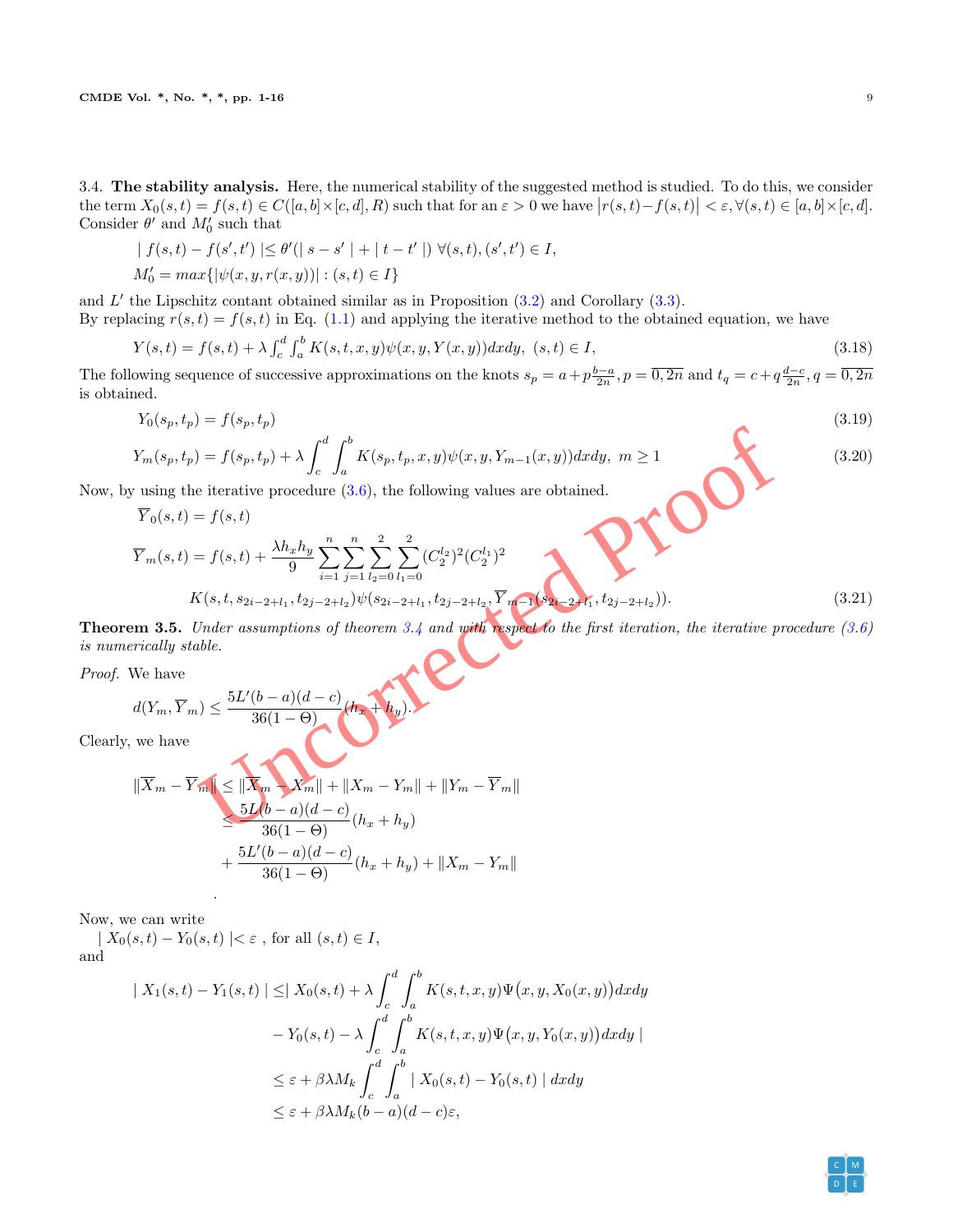By considering the condition  $\beta \lambda M_k(b-a)(d-c) < 1$ , and using induction for  $m \geq 2$ , we obtain

$$
||X_m - Y_m|| \le \frac{1}{1 - \Theta} \varepsilon,
$$

for  $m \geq 0$ . Therefore, we can write

$$
||X_m - Y_m|| \le \frac{1}{1 - \Theta} \varepsilon + \frac{5L(b - a)(d - c)}{18(1 - \Theta)} (h_x + h_y) + \frac{5L'(b - a)(d - c)}{36(1 - \Theta)} (h_x + h_y)
$$

**Remark 3.6.** Since  $\Theta$  < 1, it can be concluded that

$$
\lim_{h_x, h_y, \varepsilon \to 0} ||X_m - Y_m|| = 0.
$$

<span id="page-9-0"></span>**Remark 3.7.** The relation  $(3.3)$  can be used to get the stopping criterion as follows: Consider previously chosen  $\varepsilon > 0$ . The first integer positive number m is determined such that

$$
| \overline{X}_m(s_p, t_q) - \overline{X}_{m-1}(s_p, t_q) | < \varepsilon'.
$$

We can write

*∥X<sup>∗</sup> −*

**3.6.** Since 
$$
\Theta < 1
$$
, it can be concluded that\n
$$
\lim_{x_n, h_y, \varepsilon \to 0} \|X_m - Y_m\| = 0.
$$
\n**3.7.** The relation (3.3) can be used to get the stopping criterion as follows:\npreviously chosen  $\varepsilon > 0$ . The first integer positive number  $m$  is determined such that\n
$$
\overline{X}_m(s_p, t_q) - \overline{X}_{m-1}(s_p, t_q) < \varepsilon'.
$$
\n
$$
X^* - \overline{X}_m\| \le \|X^* - X_m\| + \|X_m - \overline{X}_m\|
$$
\n
$$
\le \frac{\Theta}{1-\Theta} \|X_m - X_{m-1}\| + \frac{5L(b-a)(d-c)}{18(1-\Theta)} \frac{h_x}{(h_x+h_y)}
$$
\n
$$
X_m - X_{m-1}\| \le \|X_m - \overline{X}_m\| + \|\overline{X}_m - \overline{X}_{m-1}\| + \|\overline{X}_{m-1} - X_{m-1}\|
$$
\n
$$
\le \frac{5L(b-a)(d-c)}{9(1-\Theta)} (h_x+h_y) + \|\overline{X}_m - \overline{X}_{m-1}\|
$$
\n
$$
X^* - \overline{X}_m\| \le \frac{\Theta}{1-\Theta} \|\overline{X}_m - \overline{X}_{m-1}\|
$$

and

$$
||X_m - X_{m-1}|| \le ||X_m - \overline{X}_m|| + ||\overline{X}_m - \overline{X}_{m-1}|| + ||\overline{X}_{m-1} - X_{m-1}||
$$
  

$$
\le \frac{5L(b-a)(d-c)}{9(1-c)(h_x + h_y) + ||\overline{X}_m - \overline{X}_{m-1}||}
$$

So,

$$
||X^* - \overline{X}_m|| \le \frac{\Theta}{1 - \Theta} ||\overline{X}_m - \overline{X}_{m-1}||
$$
  
+ 
$$
\frac{5\Theta L(b - a)(d - c)}{9(1 - \Theta)^2} (h_x + h_y) + \frac{5L(b - a)(d - c)}{18(1 - \Theta)} (h_x + h_y)
$$

In order to get  $| X^*(s,t) - X_m(s,t) | < \varepsilon$ , it is necessary that

$$
\frac{5L(b-a)(d-c)(1+\Theta)}{18(1-\Theta)^2}(h_x+h_y) < \frac{\varepsilon}{2} \tag{3.22}
$$

and

$$
\frac{\Theta}{1-\Theta} \|\overline{X}_m - \overline{X}_{m-1}\| < \frac{\varepsilon}{2}.
$$

Now, to hold inequality  $(3.22)$  $(3.22)$  $(3.22)$ , the smallest integer positive number *n* can be selected. Finally, the smallest number  $m \in \mathbb{N}$  (as the last iterative step) is obtained and

$$
\|\overline{X}_m - \overline{X}_{m-1}\| < \frac{\varepsilon}{2} \cdot \frac{1-\Theta}{\Theta} = \varepsilon'.
$$

With these, the inequality  $|\overline{X}_m(s_p,t_q) - \overline{X}_{m-1}(s_p,t_q)| < \varepsilon'$  leads to  $|X^*(s_p,t_q) - \overline{X}_m(s_p,t_q)| < \varepsilon$ .



<span id="page-9-1"></span> $\Box$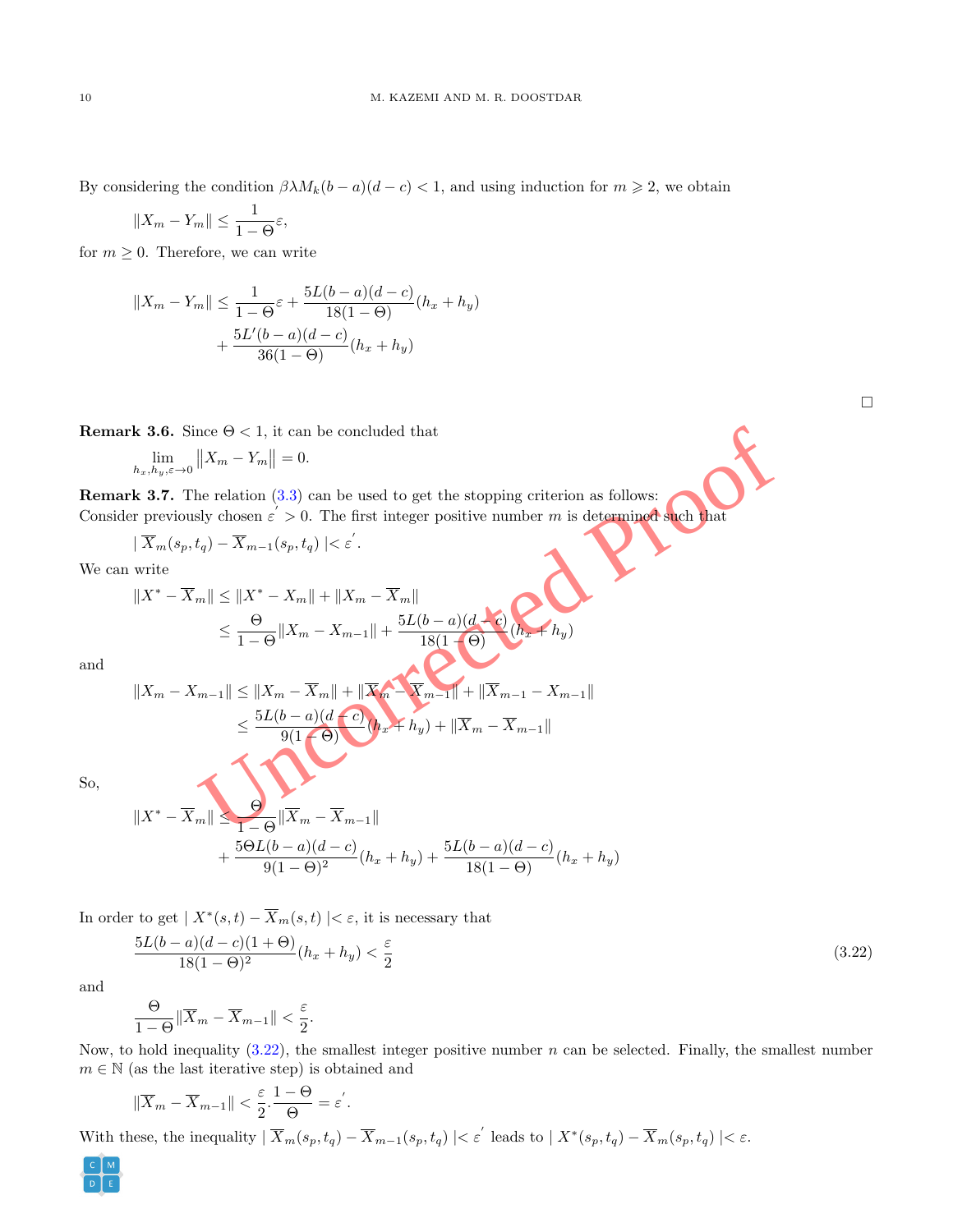## 4. Numerical examples

<span id="page-10-0"></span>In this section, some examples are studied to show the applicability, efficiency and accuracy of the proposed method. We introduce the notations

$$
E_{p,q} := |X^*(s_p, t_q) - \overline{X}_m(s_p, t_q)|,\tag{4.1}
$$

and

$$
||E_n||_{\infty} := \max\{E_{p,q}|p,q=0,1,...,n\}
$$
\n(4.2)

where  $X^*$  and  $\overline{X}_m$  are the exact and approximate solutions of the integral equation, respectively. The numerical implementation is carried out in Maple 17.

<span id="page-10-3"></span>**Example 1.** As the first example, a 2D non-linear Fredholm integral equation is considered as

$$
X(s,t) = s^2 + t^2 + 1 + \frac{0.00568783}{(s+1)(t+3)} + \int_0^1 \int_0^1 \frac{xy}{(s+1)(t+3)} \sin(x^2 + y + X(x,y)) dx dy, \ (s,t) \in [0,1]^2 \tag{4.3}
$$

with the exact solution

$$
X(s,t) = s^2 + t^2 + 1.
$$

In order to ensure that there is an unique solution for equation  $(4.3)$  with above r and k and  $\psi$ , we test conditions of Theorem ([3.1\)](#page-3-2).

It is obvious that  $r \in C([0,1]^2,\mathbb{R})$ ,  $K \in C([0,1]^4,\mathbb{R})$ ,  $\psi \in C([0,1]^2 \times \mathbb{R},\mathbb{R})$ . We show that Conditions (ii) and (iii) also holds. Since  $x, x', y, y' \in [0, 1]$  and  $X, X' : [0, 1]^2 \to [1, 3]$ , we have

$$
|\psi(x, y, X) - \psi(x', y', X')| = |\sin(x^2 + y + X) - \sin(x'^2 + y' + X')|,
$$
  
\n
$$
\leq |x^2 - x'^2| + |y - y'| + |X - X'|,
$$
  
\n
$$
\leq 2(|x - x'| + |y - y'| + |X - X'|).
$$

So,  $\alpha = 2, \beta = 1$ . Also  $|k(s, t, x, y)| \leq \frac{1}{3} = M_k$  and  $\lambda = 1$ , therefore we have  $\Theta = (1)(1)(\frac{1}{3})(1-0)(1-0) < 1$ . Now, by using the algorithm for  $n = 10$ ,  $\varepsilon' = 10^{-15}$ , we obtain  $m = 9$  (*m* is the number of iterations). For more details, see Table [1.](#page-10-2) For testing the numerical stability, we put  $\epsilon = 0.1$ . The computed values  $D_{p,q} = |X_9(s_p, t_q) - Y_9(s_p, t_q)|, p, q = 0.10$ in Table [1](#page-10-2) show that the algorithm has the numerical stability.

Let us a manipus solution  $X(s,t) = s^2 + t^2 + 1$ .<br>
Ethat there is an unique solution for equation (4.3) with above r and *k* and  $\psi$ , we test<br>  $r \in C([0,1]^2, \mathbb{R})$ ,  $K \in C([0,1]^4, \mathbb{R})$ ,  $\psi \in C([0,1]^2 \times \mathbb{R}, \mathbb{R})$ . We show tha In order to study the convergence, by taking  $n = 100$ ,  $\varepsilon' = 10^{-15}$ , we have  $m = 11$ . Now, one can see how  $E_{p,q}, p, q = \overline{0,n}$  decreases when  $h_x$  and  $h_y$  decrease. For this case, the results are presented in Table [2](#page-11-0). Also, for  $n = 1000, \varepsilon' = 10^{-15}$  with  $m = 15$ , the results are listed in 3. The values  $||E_n||_{\infty}$  for  $\varepsilon' = 10^{-15}$  and  $n \in \{10, 100, 1000\}$ are  $8.6950 \times 10^{-7}$ ,  $6.8423 \times 10^{-11}$  and  $4.5911 \times 10^{-14}$ , respectively. The reported results in Tables 1-3 show that the numerical method is convergent, that is  $E_{p,q} \to 0$  as  $h_x, h_y \to 0$ .

<span id="page-10-2"></span>TABLE [1](#page-10-3). Numerical results for Example 1 for  $n = 10$ 

| $(s_p,t_q)$ | $X^*(s_p,t_q)$ | $\overline{X}_9(s_p,t_q)$ | $E_{p,q}$                  | $D_{p,q}$ |
|-------------|----------------|---------------------------|----------------------------|-----------|
| (0.0, 0.0)  | 1.00           | 1.0000008198280153642     | $8.1982801 \times 10^{-7}$ | 0.108     |
| (0.1, 0.1)  | 1.02           | 1.0200007212563185023     | $7.2125632 \times 10^{-7}$ | 0.106     |
| (0.2, 0.2)  | 1.08           | 1.0800006404906370033     | $6.4049064 \times 10^{-7}$ | 0.104     |
| (0.3, 0.3)  | 1.18           | 1.1800005733063044505     | $5.7330630 \times 10^{-7}$ | 0.103     |
| (0.4, 0.4)  | 1.32           | 1.3200005166983290111     | $5.1669832 \times 10^{-7}$ | 0.102     |
| (0.5, 0.5)  | 1.50           | 1.5000004684731516367     | $4.6847315 \times 10^{-7}$ | 0.101     |
| (0.6, 0.6)  | 1.72           | 1.7200004269937580022     | $4.2699376 \times 10^{-7}$ | 0.101     |
| (0.7, 0.7)  | 1.98           | 1.9800003910149516841     | $3.9101495 \times 10^{-7}$ | 0.101     |
| (0.8, 0.8)  | 2.28           | 2.2800003595736909492     | $3.5957369 \times 10^{-7}$ | 0.100     |
| (0.9, 0.9)  | 2.62           | 2.6200003319141762608     | $3.3191418 \times 10^{-7}$ | 0.100     |
| (1.0.1.0)   | 3.00           | 3.0000003074355057616     | $3.0743551 \times 10^{-7}$ | 0.100     |

<span id="page-10-1"></span>

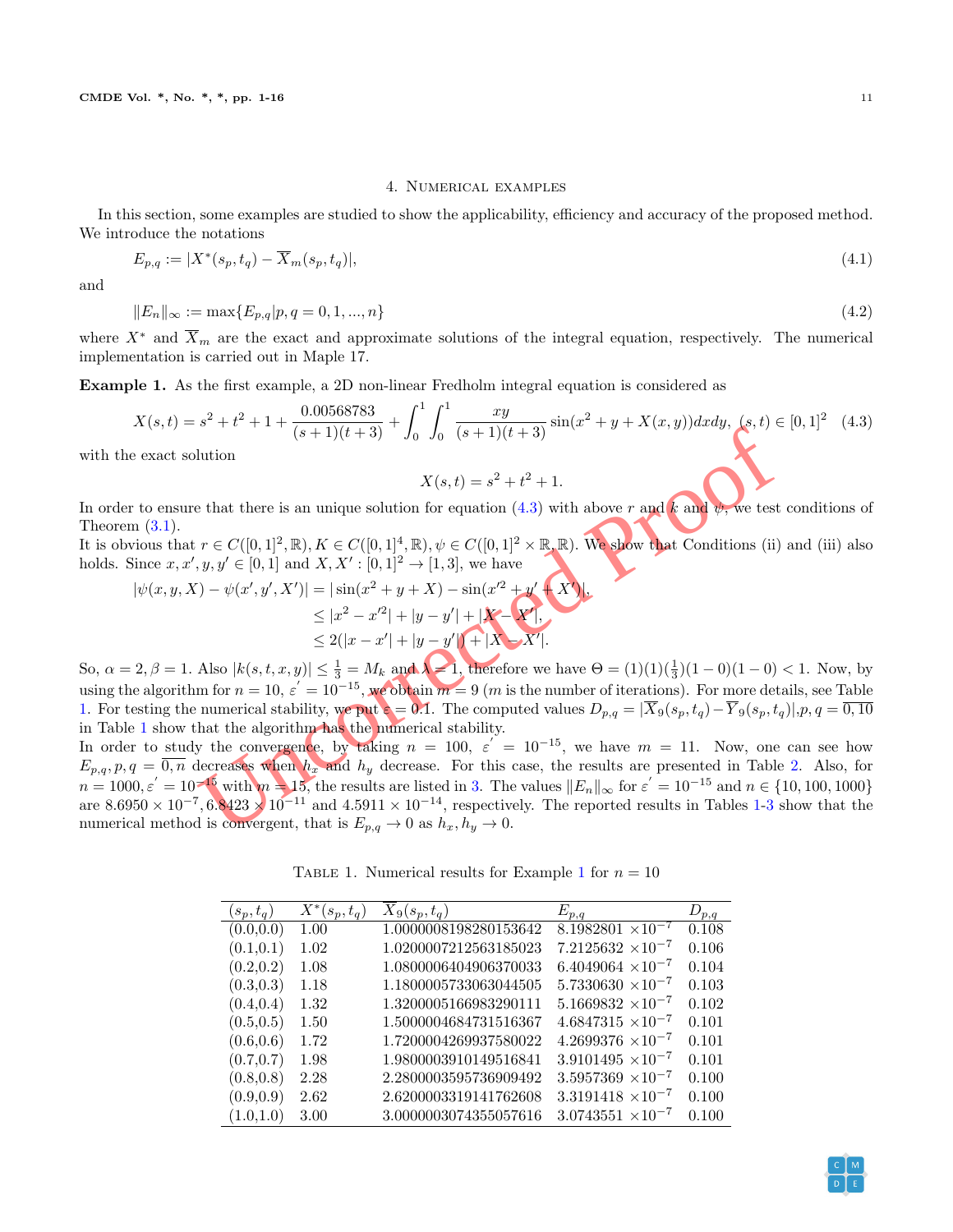<span id="page-11-0"></span>TABLE 2. Numerical results for Example [1](#page-10-3) for  $n = 100$ 

| $(s_p,t_q)$ | $X^*(s_p, t_q)$ | $\overline{X}_{11}(s_p,t_q)$ | $E_{p,q}$                   |
|-------------|-----------------|------------------------------|-----------------------------|
|             |                 |                              |                             |
| (0.0, 0.0)  | 1.00            | 1.0000000000823828075        | $8.2382807 \times 10^{-11}$ |
| (0.1, 0.1)  | 1.02            | 1.0200000000724775433        | $7.2477543 \times 10^{-11}$ |
| (0.2, 0.2)  | 1.08            | 1.0800000000643615684        | $6.4361568 \times 10^{-11}$ |
| (0.3, 0.3)  | 1.18            | 1.1800000000576103549        | $5.7610355 \times 10^{-11}$ |
| (0.4, 0.4)  | 1.32            | 1.3200000000519219375        | $5.1921937 \times 10^{-11}$ |
| (0.5, 0.5)  | 1.50            | 1.5000000000349954371        | $4.7075890 \times 10^{-11}$ |
| (0.6, 0.6)  | 1.72            | 1.7200000000429077122        | $4.2907712 \times 10^{-11}$ |
| (0.7, 0.7)  | 1.98            | 1.9800000000292092282        | $3.9292277 \times 10^{-11}$ |
| (0.8, 0.8)  | 2.28            | 2.2800000000361328103        | $3.6132810 \times 10^{-11}$ |
| (0.9, 0.9)  | 2.62            | 2.6200000000333533634        | $3.3353363 \times 10^{-11}$ |
| (1.0, 1.0)  | 3.00            | 3.0000000000308935528        | $3.0893553 \times 10^{-11}$ |

<span id="page-11-1"></span>TABLE 3. Numerical results for Example 1 for  $n = 1000$ 

| $(s_p,t_q)$<br>(0.0, 0.0) | $X^*(s_p,t_q)$<br>1.00 | $X_{15}(s_p, t_q)$<br>1.00000000000004010262                               | $E_{p,q}$<br>$4.0102061 \times 10^{-14}$ |
|---------------------------|------------------------|----------------------------------------------------------------------------|------------------------------------------|
| (0.1, 0.1)                | 1.02                   | 1.02000000000003528040                                                     | $3.5280405 \times 10^{-14}$              |
| (0.2, 0.2)                | 1.08                   | 1.08000000000003132973                                                     | $3.1329735 \times 10^{-14}$              |
| $(0.3, 0.3)$ 1.18         |                        | 1.18000000000002804340                                                     | $2.8043399 \times 10^{-14}$              |
| (0.4, 0.4)                | 1.32                   | 1.32000000000002527441                                                     | $2.5274408 \times 10^{-14}$              |
| (0.5, 0.5)                | 1.50                   | 1.50000000000002291546                                                     | $2.2915463~\times10^{-14}$               |
| (0.6, 0.6)                | 1.72                   | 1.72000000000002088649                                                     | $2.0886490 \times 10^{-14}$              |
| (0.7, 0.7)                | 1.98                   | 1.9800000000001912658                                                      | $1.9126579 \times 10^{-14}$              |
| (0.8, 0.8)                | 2.28                   | 2.28000000000001758862                                                     | $1.7588623 \times 10^{-14}$              |
| (0.9, 0.9)                | 2.62                   | 2.62000000000001623565                                                     | $1.6235652\ \times 10^{-14}$             |
| (1.0, 1.0)                | 3.00                   | 3.00000000000001503827                                                     | $1.5038273 \times 10^{-14}$              |
|                           |                        | e, we consider the following 2D non-linear Fredholm integral equation [24] |                                          |

<span id="page-11-2"></span>**Example 2.** Here, we consider the following 2D non-linear Fredholm integral equation [24]

$$
X(s,t) = r(s,t) + \int_0^1 \int_0^1 K(s,t,x,y) \Psi(X(x,y)) dx dy, \ (s,t) \in [0,1] \times [0,1], \tag{4.4}
$$

where

$$
r(s,t) = \sin(t) - \frac{1}{18}st^2(1 - \cos(1)(\frac{1}{2}\sin^2(1) + 1)),
$$
  
\n
$$
K(s,t,x,y) = \frac{1}{6}s^2,
$$
  
\n
$$
\Psi(X) = X^3,
$$

with the exact solution

 $X(s,t) = \sin(t)$ .

In this example, we have  $a = c = 0, b = d = 1, \lambda = 1, M_k = \frac{1}{6}$ . Also

$$
|\psi(x, y, X) - \psi(x', y', X')| = |X^3 - X'^3| \le 3|X - X'|,
$$

for  $X, X' : [0,1]^2 \to [0,1]$ . Therefore  $\beta = 3$  and we have  $\Theta = (1)(3)(\frac{1}{6})(1-0)(1-0) = \frac{1}{2} < 1$ . Because of all conditions hold, Theorem  $(3.1)$  $(3.1)$  $(3.1)$  implies the existence of unique solution for equation.

Comparisons between the obtained errors by the present method and the method in  $[24]$  $[24]$  $[24]$  are shown in Tables [4](#page-12-0)-[6](#page-12-1).

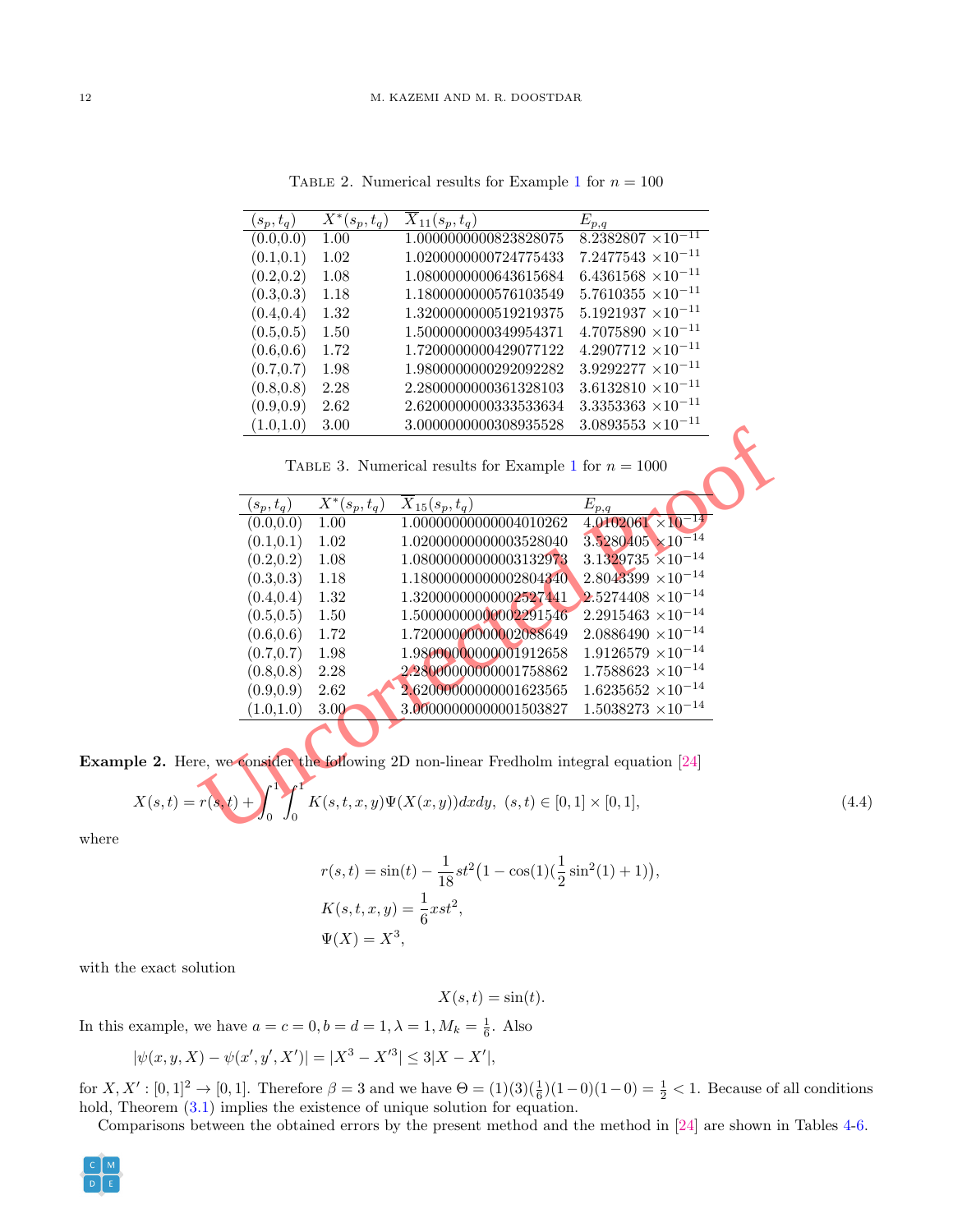| $(s_p,t_q)$            | $X^*(s_p,t_q)$                                                                  | Present method              | Method of $[24]$                          |
|------------------------|---------------------------------------------------------------------------------|-----------------------------|-------------------------------------------|
| $\overline{(0.0,0.0)}$ | $\theta$ .                                                                      | 0.                          | $\theta$ .                                |
| (0.1, 0.1)             | 0.09983341664682815230                                                          | $3.899410 \times 10^{-11}$  | $8.203942576330200 \times 10^{-8}$        |
| (0.2, 0.2)             | 0.19866933079506121546                                                          | $3.119528 \times 10^{-10}$  | $6.563154061064100 \times 10^{-7}$        |
| (0.3, 0.3)             | 0.29552020666133957511                                                          | $1.052848 \times 10^{-9}$   | $2.215064495609150 \times 10^{-6}$        |
| (0.4, 0.4)             | 0.38941834230865049167                                                          | $2.495623 \times 10^{-9}$   | $5.250523248851320 \times 10^{-6}$        |
| (0.5, 0.5)             | 0.47942553860420300027                                                          | $4.874263 \times 10^{-9}$   | $1.025492822041272$ × $10^{-5}$           |
| (0.6, 0.6)             | 0.56464247339503535720                                                          | $8.422726 \times 10^{-9}$   | $1.772051596487319 \times 10^{-5}$        |
| (0.7, 0.7)             | 0.64421768723769105367                                                          | $1.337498 \times 10^{-8}$   | $2.813952303681252~\times10^{-5}$         |
| (0.8, 0.8)             | 0.71735609089952276163                                                          | $1.996498\ \times 10^{-8}$  | $4.200418599081052 \times 10^{-5}$        |
| (0.9, 0.9)             | 0.78332690962748338846                                                          | $2.842670 \times 10^{-8}$   | $5.980674138144701 \times 10^{-5}$        |
| (1.0, 1.0)             | 0.84147098480789650665                                                          | $3.899410 \times 10^{-8}$   | 8.203942576330180 $\times 10^{-5}$        |
|                        | TABLE 5. Comparison of errors of numerical results for Example 2 for $n = 100$  |                             |                                           |
| $(s_p,t_q)$            | $\overline{X}^*(s_p,t_q)$                                                       | Present method              | Method of [24]                            |
| (0.0, 0.0)             | $\overline{0}$ .                                                                | $\Omega$ .                  | $\Omega$ .                                |
| (0.1, 0.1)             | 0.09983341664682815230                                                          | $3.888832 \times 10^{-15}$  | $8.1846966058500 \times 10^{-10}$         |
| (0.2, 0.2)             | 0.19866933079506121546                                                          | $3.111065 \times 10^{-14}$  | $6.5477572846800 \times 10^{-9}$          |
| (0.3, 0.3)             | 0.29552020666133957511                                                          | $1.049985 \times 10^{-13}$  | $2.2098680835790 \times 10^{-8}$          |
| (0.4, 0.4)             | 0.38941834230865049167                                                          | $2.488852 \times 10^{-13}$  | $5.2382058277440 \times 10^{-8}$          |
| (0.5, 0.5)             | 0.47942553860420300027                                                          | $4.861039 \times 10^{-13}$  | $1.0230870757312 \times 10^{-7}$          |
| (0.6, 0.6)             | 0.56464247339503535720                                                          | $8,399876 \times 10^{-13}$  | $1.7678944668635 \times 10^{-7}$          |
| (0.7, 0.7)             | 0.64421768723769105367                                                          | $1.333869 \times 10^{-12}$  | $2.8073509358064 \times 10^{-7}$          |
| (0.8, 0.8)             | 0.71735609089952276163                                                          | $1.991082 \times 10^{-12}$  | $4.1905646621950 \times 10^{-7}$          |
| (0.9, 0.9)             | 0.78332690962748338846                                                          | $2.834958 \times 10^{-12}$  | $5.9666438256644 \times 10^{-7}$          |
| (1.0, 1.0)             | 0.84147098480789650665                                                          | $3.888832\ \times 10^{-12}$ | $8.1846966058496 \times 10^{-7}$          |
|                        | TABLE 6. Comparison of errors of numerical results for Example 2 for $n = 1000$ |                             |                                           |
| $(s_p,t_q)$            | $\overline{X^*(s_p,t_q)}$                                                       | Present method              | Method of $\boxed{24}$                    |
| (0.0, 0.0)             | $\overline{0}$ :                                                                | $\overline{0}$ .            | $\overline{0}$ .                          |
| (0.1, 0.1)             | 0.09983341664682815230                                                          | $6.2226423~\times 10^{-18}$ | 9.093915900300 $\times$ 10 <sup>-12</sup> |
| (0, 0, 0)              |                                                                                 |                             |                                           |

<span id="page-12-0"></span>TABLE 4. Comparison of errors of numerical results for Example [2](#page-11-2) for  $n = 10$ 

<span id="page-12-1"></span>

| TABLE 6. Comparison of errors of numerical results for Example 2 for $n = 1000$ |  |  |  |  |  |  |
|---------------------------------------------------------------------------------|--|--|--|--|--|--|
|                                                                                 |  |  |  |  |  |  |

| $(s_p,t_q)$ | $X^*(s_p,t_q)$         | Present method              | Method of $[24]$                 |
|-------------|------------------------|-----------------------------|----------------------------------|
| (0.0, 0.0)  | $\Omega'$              | $\theta$ .                  | $\theta$ .                       |
| (0.1, 0.1)  | 0.09983341664682815230 | $6.2226423 \times 10^{-18}$ | $9.093915900300 \times 10^{-12}$ |
| (0.2, 0.2)  | 0.19866933079506121546 | $4.9781138 \times 10^{-17}$ | $7.275132720200 \times 10^{-11}$ |
| (0.3, 0.3)  | 0.29552020666133957511 | $1.6801134 \times 10^{-16}$ | $2.455357293070 \times 10^{-10}$ |
| (0.4, 0.4)  | 0.38941834230865049167 | $3.9824911 \times 10^{-16}$ | $5.820106176170 \times 10^{-10}$ |
| (0.5, 0.5)  | 0.47942553860420300027 | $7.7783029 \times 10^{-16}$ | $1.136739487534 \times 10^{-9}$  |
| (0.6, 0.6)  | 0.56464247339503535720 | $1.3440907 \times 10^{-15}$ | $1.964285834459 \times 10^{-9}$  |
| (0.7, 0.7)  | 0.64421768723769105367 | $2.1343663 \times 10^{-15}$ | $3.119213153794 \times 10^{-9}$  |
| (0.8, 0.8)  | 0.71735609089952276163 | $3.1859928 \times 10^{-15}$ | $4.656084940940 \times 10^{-9}$  |
| (0.9, 0.9)  | 0.78332690962748338846 | $4.5363062 \times 10^{-15}$ | $6.629464691299 \times 10^{-9}$  |
| (1.0, 1.0)  | 0.84147098480789650665 | $6.2226423 \times 10^{-15}$ | $9.093915900273 \times 10^{-9}$  |

<span id="page-12-2"></span>**Example 3.** [[17](#page-14-7), [24\]](#page-14-9) As the last example, we consider the integral equation ([4.3\)](#page-10-1) with

$$
r(s,t) = -\frac{s}{6(1+t)} + \frac{1}{(1+s+t)^2}
$$

$$
K(s,t,x,y) = \frac{s}{1+t}(1+y+x),
$$

$$
\Psi(X) = X^2,
$$

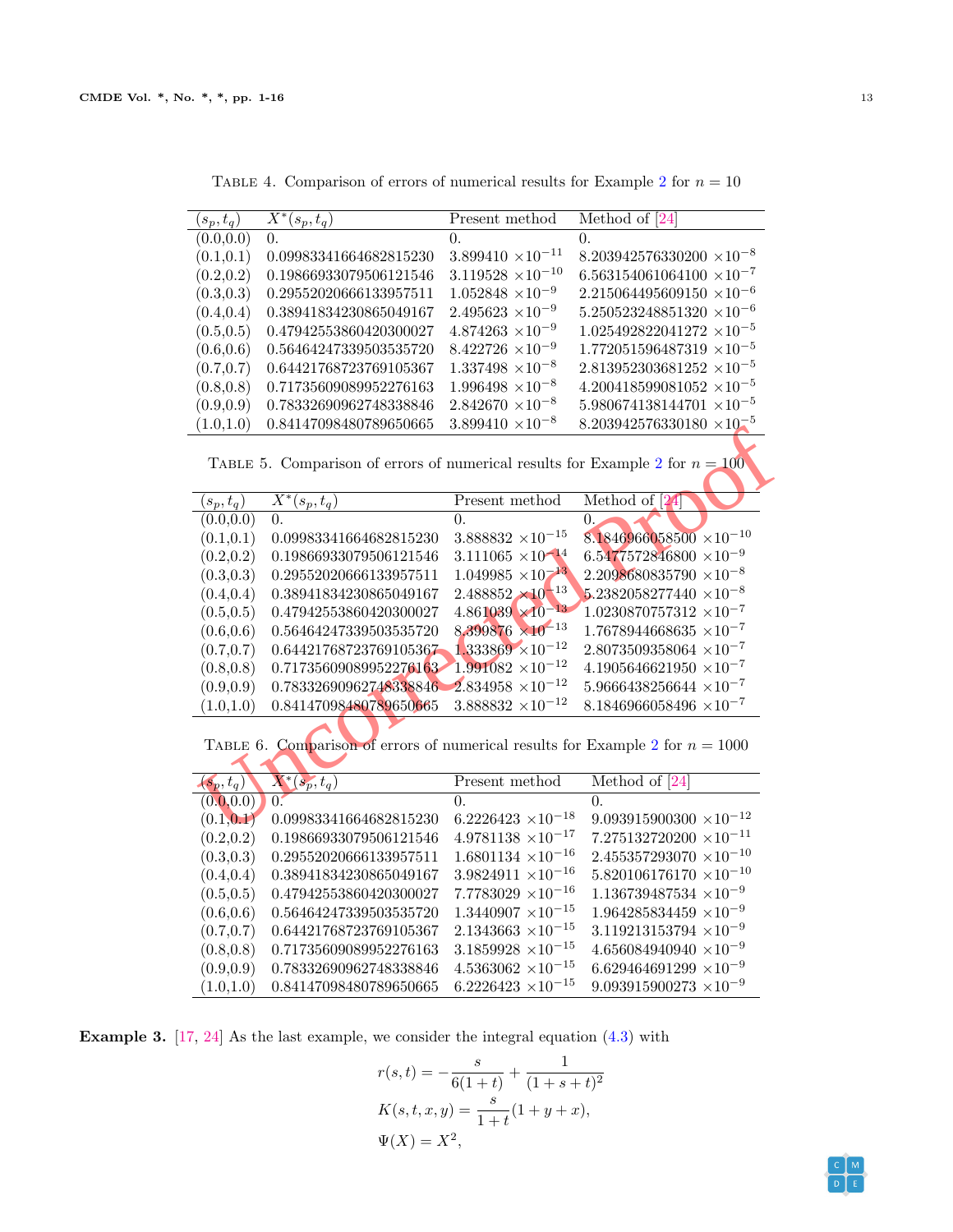|                         |                        | Method of $[24]$       |                         |                        | Present Method          |                         |
|-------------------------|------------------------|------------------------|-------------------------|------------------------|-------------------------|-------------------------|
| (s, t)                  | $n=10$                 | $n=100$                | $n = 1000$              | $n=10$                 | $n=100$                 | $n = 1000$              |
| $(0.0, 0.\overline{0)}$ | $\Omega$               |                        | 0                       | $\Omega$               | 0                       |                         |
| (0.1, 0.1)              | $1.381 \times 10^{-6}$ | $1.380 \times 10^{-8}$ | $2.839 \times 10^{-10}$ | $1.071 \times 10^{-7}$ | $1.078 \times 10^{-11}$ | $8.302 \times 10^{-16}$ |
| (0.2, 0.2)              | $5.525 \times 10^{-6}$ | $5.520 \times 10^{-8}$ | $6.389 \times 10^{-10}$ | $1.963 \times 10^{-7}$ | $1.977 \times 10^{-11}$ | $1.530 \times 10^{-15}$ |
| (0.3, 0.3)              | $1.243 \times 10^{-5}$ | $1.242 \times 10^{-7}$ | $1.775 \times 10^{-9}$  | $2.718 \times 10^{-7}$ | $2.737 \times 10^{-11}$ | $2.112 \times 10^{-15}$ |
| (0.4, 0.4)              | $2.210 \times 10^{-5}$ | $2.208 \times 10^{-7}$ | $2.555 \times 10^{-9}$  | $3.365 \times 10^{-7}$ | $3.388 \times 10^{-11}$ | $2.624 \times 10^{-15}$ |
| (0.4, 0.5)              | $3.453 \times 10^{-5}$ | $3.450 \times 10^{-7}$ | $3.478 \times 10^{-9}$  | $3.925 \times 10^{-7}$ | $3.953 \times 10^{-11}$ | $3.061 \times 10^{-15}$ |
| (0.6, 0.6)              | $4.972 \times 10^{-5}$ | $4.968 \times 10^{-7}$ | $4.543 \times 10^{-9}$  | $4.416 \times 10^{-7}$ | $4.447 \times 10^{-11}$ | $3.436 \times 10^{-15}$ |
| (0.7, 0.7)              | $6.768 \times 10^{-5}$ | $6.762 \times 10^{-7}$ | $5.750 \times 10^{-9}$  | $4.850 \times 10^{-7}$ | $4.883 \times 10^{-11}$ | $3.771 \times 10^{-15}$ |
| (0.8, 0.8)              | $8.836 \times 10^{-5}$ | $8.832 \times 10^{-7}$ | $7.099 \times 10^{-9}$  | $5.234 \times 10^{-7}$ | $5.280 \times 10^{-11}$ | $4.077 \times 10^{-15}$ |
| (0.9, 0.9)              | $1.119 \times 10^{-4}$ | $1.118 \times 10^{-6}$ | $1.147 \times 10^{-8}$  | $5.578 \times 10^{-7}$ | $5.618 \times 10^{-11}$ | $4.343 \times 10^{-15}$ |
| (1.0.1.0)               | $1.381 \times 10^{-4}$ | $1.380 \times 10^{-6}$ | $1.394 \times 10^{-8}$  | $5.888 \times 10^{-7}$ | $5.930 \times 10^{-11}$ | $4.582 \times 10^{-15}$ |

<span id="page-13-8"></span>TABLE 7. Comparison of errors of the numerical results for Example [3](#page-12-2) for  $n = 10, n = 100, n = 1000$ 

where the exact solution is

$$
X(s,t) = \frac{1}{(1+s+t)^2}.
$$

<span id="page-13-7"></span>Table [7](#page-13-8) shows comparisons between the obtained errors by the present method and the method in [24]. According to the reported results, our proposed method has a reasonable convergence rate. Also, the absolute errors in the solutions by our method are accurate in comparison with [24].

# 5. Conclusions

1.19 × 10<sup>-4</sup> 1.18 × 10<sup>-6</sup> 1.14/ × 10<sup>-6</sup> 5.5/8 × 10<sup>-1</sup> 5.618 × 10<sup>-1</sup> 4.343 × 1.1381 × 10<sup>-4</sup> 1.380 × 10<sup>-6</sup> 1.394 × 10<sup>-8</sup> 5.888 × 10<sup>-7</sup> 5.930 × 10<sup>-11</sup> 4.343 × 1.1381 × 10<sup>-4</sup> 1.380 × 10<sup>-6</sup> 1.394 × 10<sup>-8</sup> 5.888 × 1 This paper applied an iterative method of successive approximation for solving the 2D non-linear Hammerstein integral equations. The basic results of this paper are presented in Theorems 3.1, 3.4, and 3.5 which survey the numerical stability and convergence of the proposed method. These two aspects of the method were studied and confirmed by three numerical examples. The numerical results show that to obtain a good approximate solution a small number of iteration is required.

## **ACKNOWLEDGMENT**

The authors are grateful to anonymous referees for their constructive comments and suggestions.

### **REFERENCES**

- <span id="page-13-5"></span>[1] M. Abdou, A. Badr and M. Soliman, *On a method for solving a two-dimensional nonlinear integral equation of the second kind*, J. comput. appl. math., *235* (2011) 3589–3598.
- <span id="page-13-6"></span>[2] R. P. Agarwal, N. Hussain and M.-A. Taoudi, *Fixed point theorems in ordered banach spaces and applications to nonlinear integral equations*, Abst. Appl. Anal., volume 2012, Hindawi Publishing Corporation, 2012.
- <span id="page-13-1"></span>[3] A. Altürk, *The regularization-homotopy method for the two-dimensional fredholm integral equations of the first kind*, Math. Comput. Appl., *21* (2016), P 9.
- <span id="page-13-2"></span>[4] K.E. Atkinson, *The numerical solution of a nonlinear boundary integral equation on smooth surfaces*, IMA J. Numer. Anal., *14* (1994) 461–483.
- <span id="page-13-4"></span>[5] K.E. Atkinson, *The Numerical Solution of Integral Equations of the Second Kind*, Cambridge University Press, Cambridge, 1997.
- <span id="page-13-3"></span>[6] K.E. Atkinson and G. Chandler, *BIE methods for solving Laplace's equation with nonlinear boundary conditions: The smooth boundary case*, Math. Comp., *55* (1990) 455–472.
- <span id="page-13-0"></span>[7] K. Atkinson and W. Han, *Theoretical Numerical Analysis: A Functional Analysis Framework*, Springer Science+ Business Media LLC, NewYork, 2007.

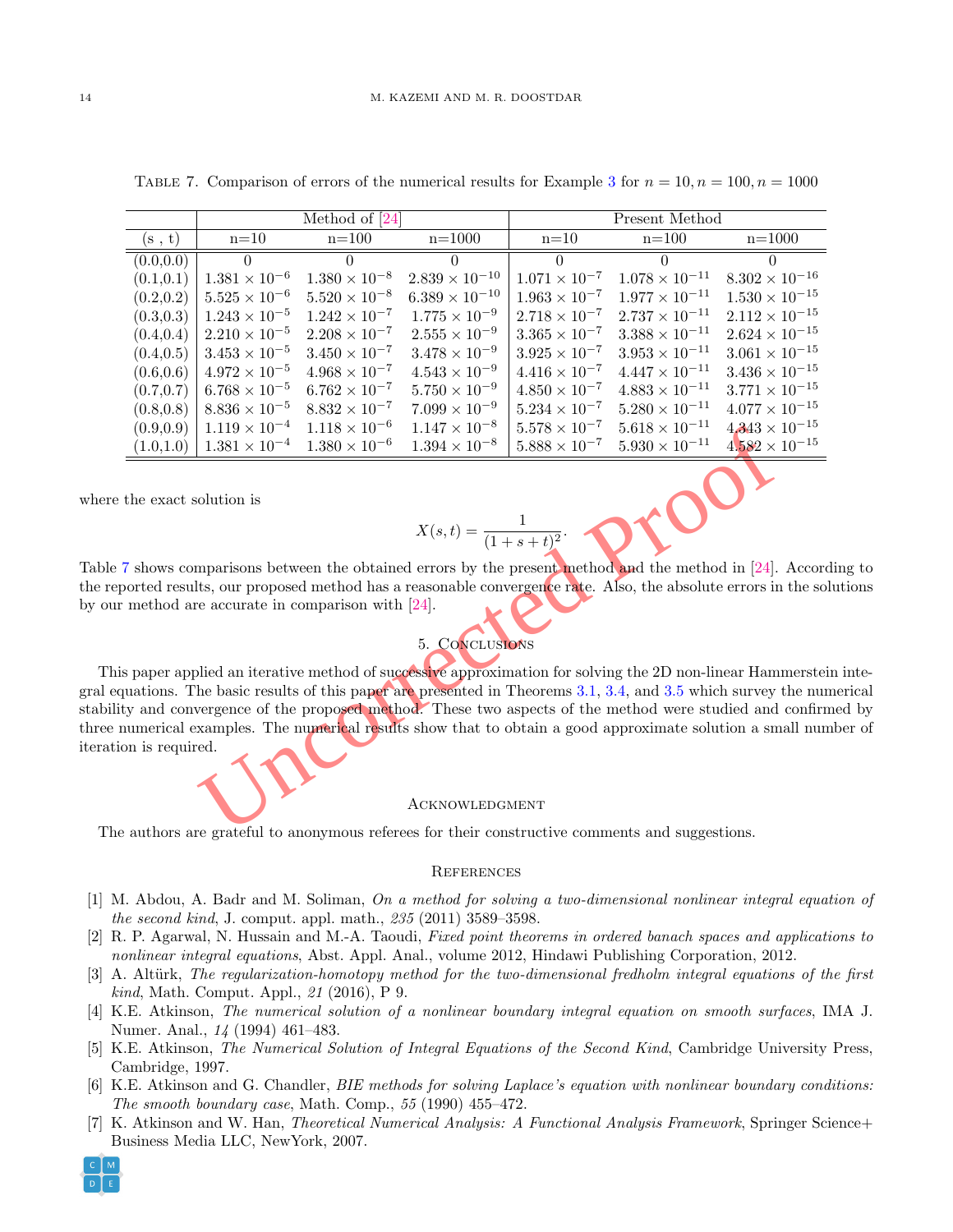- <span id="page-14-0"></span>[8] K. Atkinson and F. A. Potra, *Projection and iterated projection methods for nonlinear integral equations*, SIAM J. Numer. Anal., *24* (1987) 1352–1373.
- <span id="page-14-17"></span>[9] I. Aziz, F. Khan and et al., *A new method based on haar wavelet for the numerical solution of two-dimensional nonlinear integral equations*, J. Comput. Appl. Math., *272* (2014) 70–80.
- <span id="page-14-18"></span>[10] E. Babolian, S. Bazm and P. Lima, *Numerical solution of nonlinear two-dimensional integral equations using rationalized Haar functions*, Commun. Nonlinear Sci. Numer. Simul., *16* (2011)1164–1175.
- <span id="page-14-14"></span>[11] S. Bazm and A. Hosseini, *Bernoulli operational matrix method for the numerical solution of nonlinear twodimensional VolterraFredholm integral equations of Hammerstein type*, Comput. Appl. Math., *39* (2020), p 49.
- <span id="page-14-8"></span>[12] A. M. Bica , M. Curila and S. Curila, *About a numerical method of successive interpolations for functional Hammerstein integral equations*, J. Comput. Appl. Math., *236* (2012) 2005–2024.
- <span id="page-14-6"></span>[13] H. Brunner, *Collocation methods for Volterra integral and related functional differential equations*, volume 15, Cambridge University Press, 2004.
- <span id="page-14-23"></span>[14] L. M. Delves and J. L. Mohamed, *Computational Methods for Integral Equations*, Cambridge University Press, Cambridge, 1985.
- <span id="page-14-13"></span>[15] S. Fazeli, G. Hojjati and H. Kheiri, *A piecewise approximation for linear two-dimensional volterra integral equation by chebyshev polynomials*, Int. J. Nonlinear Sci., *16* (2013) 255–261.
- <span id="page-14-12"></span><span id="page-14-7"></span>[16] H. Guoqiang and W. Jiong, *Extrapolation of nyström solution for two-dimensional nonlinear fredholm integral equations*, J. Comput. Appl. Math., *134* (2001) 259–268.
- 1985.<br>
Hosinia and H. Kheiri, *A piecewise approximation for linear two-dimensional volters in*<br>
Hoghnomials, Int. J. Nonlinear Sci., 16 (2013) 255-261.<br>
Comput. Appl. Math., 134 (2001) 259-268.<br>
Comput. Appl. Math., 139 [17] G. Han and R. Wang, *Richardson extrapolation of iterated discrete galerkin solution for two-dimensional fredholm integral equations*, J. Comput. Appl. Math., *139* (2002) 49–63.
- <span id="page-14-1"></span>[18] R. J. Hanson and J. L. Phillips, *Numerical solution of two-dimensional integral equations using linear elements* , SIAM J. Numer. Anal., *15* (1978) 113–121.
- <span id="page-14-24"></span>[19] S. A. Hosseini, S. Shahmorad and A. Tari, *Existence of an Lp-solution for two dimensional integral equations of the Hammerstein type*, Bull. Iran. Math. Soc., *40* (2014) 851–862.
- <span id="page-14-21"></span>[20] A. Jafarian and S. M. Nia, *Utilizing feed-back neural network approach for solving linear fredholm integral equations system*, Appl. Math. Model., *37* (2013) 5027–5038.
- <span id="page-14-2"></span>[21] A. Jerri, *Introduction to integral equations with applications*, John Wiley & Sons, 1999.
- <span id="page-14-25"></span>[22] M. Kazemi and R. Ezzati, *Existence of solution for some nonlinear two-dimensional volterra integral equations via measures of noncompactness*, Appl. Math. Comput., *275* (2016) 165–171.
- <span id="page-14-26"></span>[23] M. Kazemi and R. Ezzati, *Existence of Solutions for some Nonlinear Volterra Integral Equations via Petryshyn's Fixed Point Theorem*, Int. J. Nonlinear Anal. Appl., *9* (2018) 1–12.
- <span id="page-14-9"></span>[24] M. Kazemi, H. M. Golshan, R. Ezzati and M. Sadatrasoul, *New approach to solve two-dimensional Fredholm integral equations*, J. Comput. Appl. Math., *354* (2019 ) 66–79.
- <span id="page-14-10"></span>[25] M. Kazemi, V. Torkashvand and R. Ezzati, *On a method based on Bernstein operators for 2D nonlinear Fredholm-Hammerstein integral equations*, U.P.B. Sci. Bull., Series A, *83* (2021) 178–198.
- <span id="page-14-15"></span>[26] A. Khajehnasiri, *Numerical solution of nonlinear 2D VolterraFredholm integro-differential equations by twodimensional triangular function*, Int. J. Appl. Comput. Math., *2* (2016) 575–591.
- <span id="page-14-20"></span>[27] B. H. Lichae, J. Biazar and Z. Ayati, *A class of RungeKutta methods for nonlinear Volterra integral equations of the second kind with singular kernels*, Adv. Differ. Equ., *349* (2018).
- <span id="page-14-22"></span>[28] K. Maleknejad, N. Aghazadeh and M. Rabbani, *Numerical solution of second kind fredholm integral equations system by using a taylor-series expansion method*, Appl. Math. Comput., *175* (2006) 1229–1234.
- <span id="page-14-19"></span>[29] K. Maleknejad, S. Sohrabi and B. Baranji, *Application of 2D-BPFs to nonlinear integral equations*, Commun. Nonlinea.r Sci. Numer. Simul., *15* (2010) 527–535.
- <span id="page-14-11"></span>[30] K. Maleknejad and P. Torabi, *Application of fixed point method for solving nonlinear Volterra-Hammerstein integral equation*, Politehn. Univ. Bucharest Sci. Bull. Ser. A Appl. Math. Phys., *74* (2012) 45–56.
- <span id="page-14-3"></span>[31] S. McKee, T. Tang and T. Diogo, *An Euler-type method for two-dimensional volterra integral equations of the first kind*, J. Inst. Math. Its Appl., *20* (2000) 423–440.
- <span id="page-14-4"></span>[32] F. Mirzaee and S. Alipour, *Solving two-dimensional non-linear quadratic integral equations of fractional order via Operational matrix method*, Multidiscipl. Model. Mater. Struct., *15* (2019) 1136–1151.
- <span id="page-14-16"></span>[33] S. Najafalizadeh and R. Ezzati, *A block pulse operational matrix method for solving two-dimensional nonlinear integro-differential equations of fractional order*, J. Comput. Appl. Math., *326* (2017) 159–170.
- <span id="page-14-5"></span>[34] B. G. Pachpatte, *Multidimensional integral equations and inequalities*, Springer Science & Business Media, 2011.